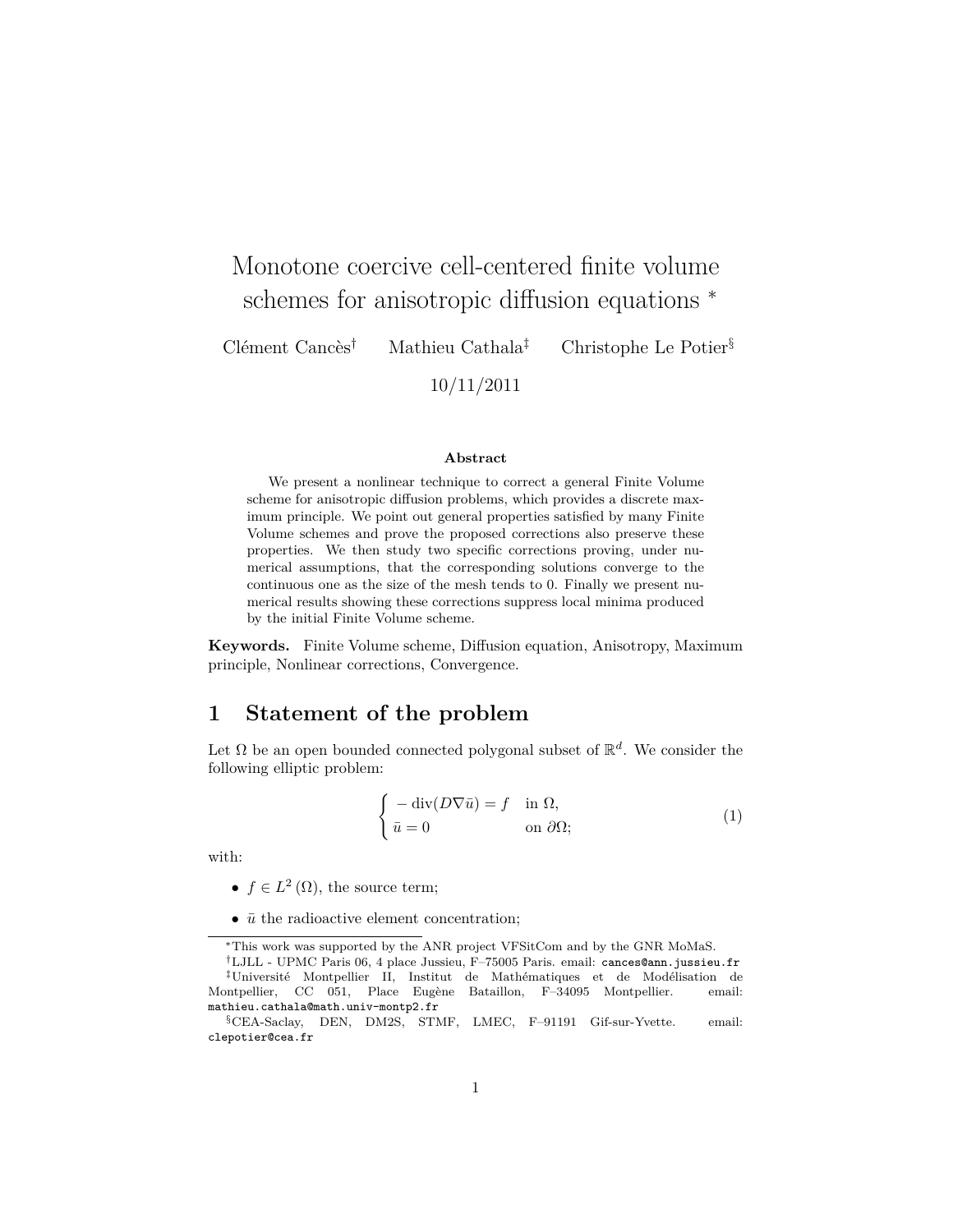•  $D: \Omega \to \mathcal{M}_d(\mathbb{R})$ , the permeability, a bounded measurable function such that  $D(x)$  is symmetric for a.e.  $x \in \Omega$  and that there exists  $\lambda > 0$  satisfying  $D(x)\xi \cdot \xi \geq \lambda |\xi|^2$  for a.e.  $x \in \Omega$  and all  $\xi \in \mathbb{R}^d$ .

The elliptic operator from this simple problem occurs in more complex models of flows in porous media for instance related to underground nuclear waste repository or petroleum engineering. These particular applications require to design robust approximation methods to solve (1), one criterion consisting in the respect of the physical bounds. This is crucial, for example, for diffusion terms in modeling two-phase flows in porous media [19] and for coupling transport equation with a chemical model.

However, it is well known that classical linear methods discretizing diffusion operators do not always satisfy maximum principle for distorted meshes or with high anisotropy ratio [12]. That is the reason why the question of constructing numerical methods for (1) ensuring the approximate solution satisfies a discrete maximum principle has been investigated. In [6], a non-linear stabilization term is introduced to design a Galerkin approximation of the Laplacian, but heterogeneous anisotropic tensors are not considered. More recently, a few nonlinear finite volume schemes have been proposed to discretize elliptic problems [8, 11, 13, 15, 18, 21, 20]. For theses methods, the authors obtained the desired properties and accurate results which are generally second order in space. Unfortunately, none of these methods can ensure that they are coercive without conditions on the geometry or on the anisotropy ratio.

Starting from any given cell-centered finite volume scheme, our goal, in the present work, is to elaborate, in the spirit of methods described in [16], a general approach to construct non-linear corrections providing a discrete maximum principle while retaining some main properties of the scheme, in particular coercivity and convergence toward the solution of (1) as the size of the mesh tends to zero. To do so, we proceed step by step, beginning with a general correction and then refining it by considering successively the required properties. The constructions we obtain give nonoscillating solutions and can be applied, for example, to the cell-centered finite volume schemes developed in [1, 4, 3, 2, 5, 7, 9, 14, 17]. Let us notice that these new corrections are quite easy to implement because we can use the data structures already defined for the linear scheme.

The paper is organized as follows. In section 2 we state the abstract framework about numerical schemes focusing on both discrete maximum principle and convergence of the solution to the scheme. Section 2.1 defines a particular class of schemes, the monotone schemes, which satisfy a discrete version of the maximum principle. Section 2.2 specifies some basic properties of a numerical scheme, namely conservation property, coercivity and consistency. Using this abstract framework, we address in section 3 the problem of correcting a generic convergent cell centered finite volume scheme so that to obtain a monotone finite volume scheme which is still convergent. In section 3.1 we state the main assumptions made on the generic initial scheme we want to correct. Section 3.2 then establishes sufficient conditions for the corrections to bring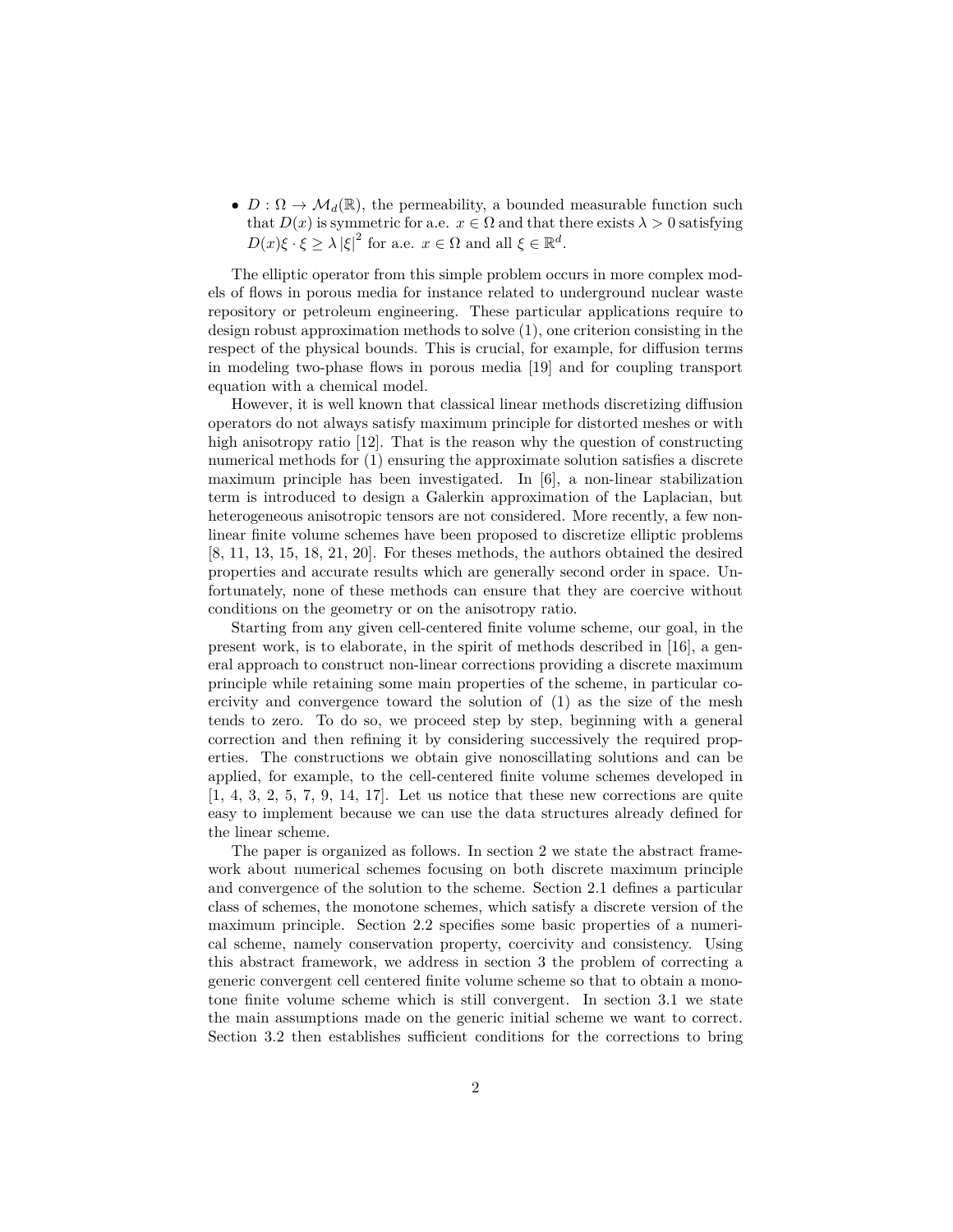monotonicity while retaining conservation property and coercivity whereas section 3.3 is devoted to the convergence of the corrected scheme. In section 3.4, we detail two examples of non-linear corrections and make for both a theoretical study of the corrected scheme. The proofs of convergence rely on numerical assumptions on the solutions to these schemes. The numerical results we present in section 4 confirm these assumptions seems to be actually satisfied even for strongly anisotropic permeabilities.

### **2 Basics for numerical schemes**

We first present the assumptions on the discretization of  $\Omega$ .

**Definition 2.1.** An admissible mesh of  $\Omega$  is given by  $\mathcal{D} = (\mathcal{M}, \mathcal{E})$  where:

- M *is a family of non-empty open polygonal convex disjoint subsets of* Ω *(the* control volumes*)* such that  $\Omega = \bigcup_{K \in \mathcal{M}} K$ *;*
- E *is a finite family of disjoint subsets of* Ω *(the* edges *of the mesh) such that, for all*  $\sigma \in \mathcal{E}$ *, there exists an affine hyperplane*  $E$  *of*  $\mathbb{R}^d$  *and*  $K \in \mathcal{M}$ *verifying:*  $: \sigma \subset \partial K \cap E$  *and*  $\sigma$  *is a non-empty open convex subset of*  $E$ *. We assume that, for all*  $K \in \mathcal{M}$ *, there exists a subset*  $\mathcal{E}_K$  *of*  $\mathcal{E}$  *such that*  $\partial K = \bigcup_{\sigma \in \mathcal{E}_K} \overline{\sigma}$ *. We also assume that, for all*  $\sigma \in \mathcal{E}$ *, either*  $\sigma \subset \partial \Omega$  *or*  $\overline{\sigma} = K \cap L$  *for some*  $(K, L) \in \mathcal{M} \times \mathcal{M}$ .

We use the following notations. The measure of a control volume *K* is denoted by |*K*| and the  $(d-1)$ -dimensional measure of an edge  $\sigma$  is denoted by  $|\sigma|$ . In the case where  $\sigma \in \mathcal{E}$  is such that  $\overline{\sigma} = \overline{K} \cap \overline{L}$  for  $(K, L) \in \mathcal{M} \times \mathcal{M}$ , we write  $\sigma = K|L$ . We define the set of interior (resp. boundary) edges as  $\mathcal{E}_{\text{int}} = {\sigma \in \mathcal{E} \; ; \; \sigma \not\subset \partial \Omega}$  (resp.  $\mathcal{E}_{\text{ext}} = {\sigma \in \mathcal{E} \; ; \; \sigma \subset \partial \Omega}$ ). For all  $K \in \mathcal{M}, x_K$ is the barycentre of *K* and, if  $\sigma \in \mathcal{E}_K$ , we denote by  $d_{K,\sigma}$  the orthogonal distance between  $x_K$  and the hyperplane containing  $\sigma$ . For  $\sigma \in \mathcal{E}$ , we set  $d_{\sigma} = d_{K,\sigma} + d_{L,\sigma}$ if  $\sigma = K | L \in \mathcal{E}_{int}$  and  $d_{\sigma} = d_{K, \sigma}$  if  $\sigma \in \mathcal{E}_K \cap \mathcal{E}_{ext}$ .

To study the convergence of the schemes, we will need the following two quantities: the size of the mesh

$$
size(\mathcal{D}) = \sup_{K \in \mathcal{M}} diam(K)
$$

and the regularity of the mesh

$$
\text{regul}(\mathcal{D}) = \sup_{K \in \mathcal{M}} \left\{ \max \left( \frac{\text{diam}(K)^d}{\rho_K^d}, \text{Card}(\mathcal{E}_K) \right) \right\} + \sup_{\substack{K \in \mathcal{M} \\ \sigma \in \mathcal{E}_K}} \left\{ \frac{\text{diam}(K)}{d_{K,\sigma}} \right\} + \sup_{\substack{\sigma \in \mathcal{E}_{\text{int}} \\ \sigma = K | L}} \left\{ \frac{d_{L,\sigma}}{d_{K,\sigma}} \right\},
$$

where, for  $K \in \mathcal{M}$ ,  $\rho_K$  is the supremum of the radius of the balls contained in *K*. The definition of regul $(\mathcal{D})$  implies that, if  $\omega_d$  is the volume of the unit ball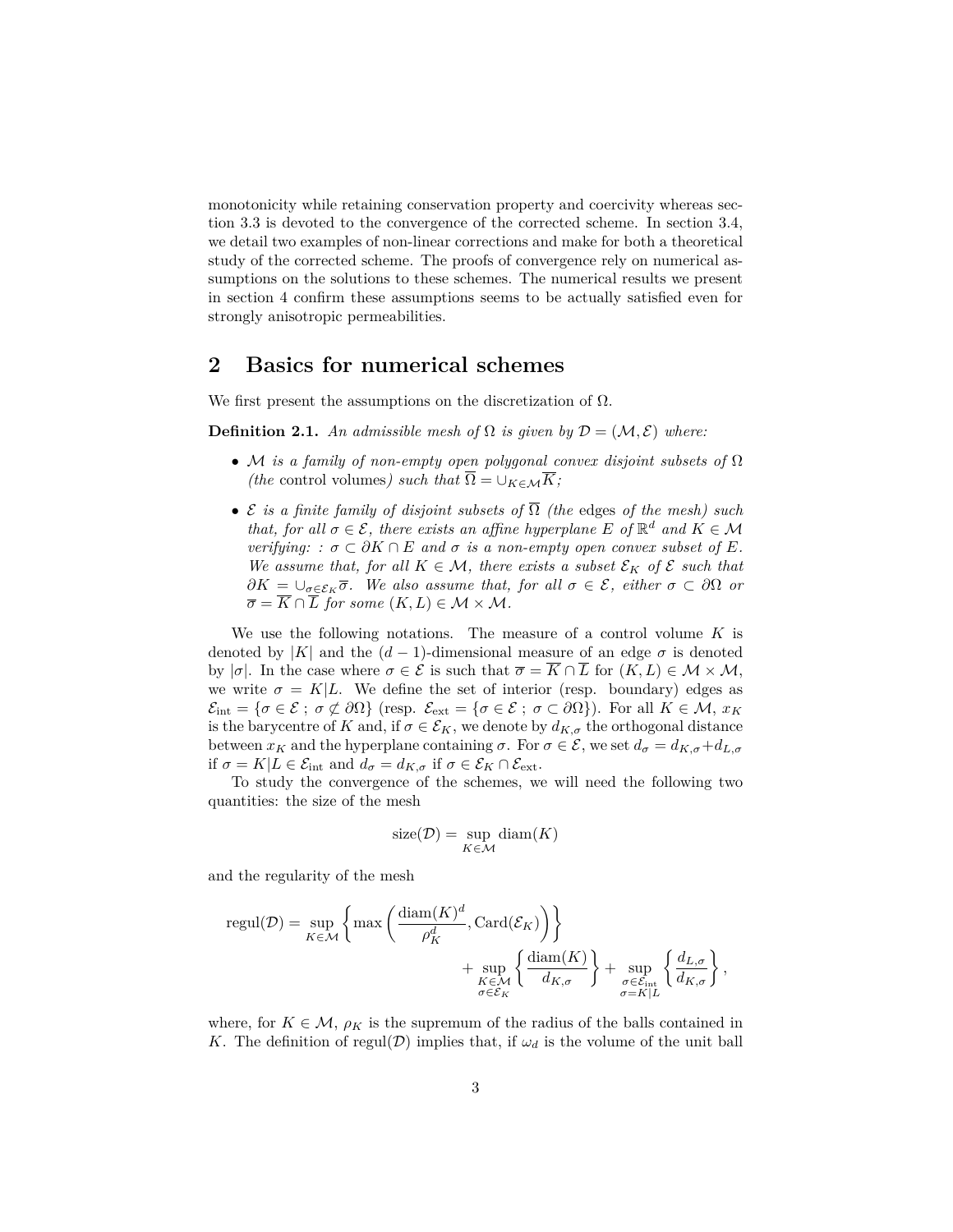in  $\mathbb{R}^d$ , for all  $K \in \mathcal{M}$ ,

$$
diam(K)^d \le \rho_K^d \text{regul}(\mathcal{D}) \le \frac{\text{regul}(\mathcal{D})}{\omega_d} |K| \,. \tag{2}
$$

A numerical scheme for (1) is a system of equations on some unknowns  $(u_K)_{K \in \mathcal{M}}$  intended to approximate the values  $(\bar{u}(x_K))_{K \in \mathcal{M}}$ . More precisely it is given by a function

$$
\mathcal{S}^{\mathcal{D}} : \mathbb{R}^{\mathrm{Card}(\mathcal{M})} \longrightarrow \mathbb{R}^{\mathrm{Card}(\mathcal{M})}
$$

$$
u \longmapsto (\mathcal{S}_K(u))_{K \in \mathcal{M}},
$$

and consists in finding  $u = (u_K)_{K \in \mathcal{M}}$  such that:

$$
\forall K \in \mathcal{M}, \quad \mathcal{S}_K(u) = |K| f_K,\tag{3}
$$

where  $f_K$  denotes the mean value of  $f$  on the cell  $K$ .

#### **2.1 Monotone schemes**

The main problem we will address is to modify a scheme so that it preserves the maximum-principle. More precisely we will focus on the following proposition.

**Definition 2.2** (Monotonicity property). Let  $\mathcal{D}$  be an admissible mesh of  $\Omega$ . *A scheme* S <sup>D</sup> *for* (1) *is said to be monotone if it can be written*

$$
\forall K \in \mathcal{M}, \quad \mathcal{S}_K(u) = \sum_{L \in \mathcal{M}} \tau_{K,L}(u)(u_K - u_L) + \sum_{\sigma \in \mathcal{E}_{ext}} \tau_{K,\sigma}(u)u_K, \qquad (4)
$$

with functions  $\tau_{K,L} : \mathbb{R}^{\text{Card}(\mathcal{M})} \to \mathbb{R}_+$  *(for*  $K, L \in \mathcal{M}$ *)* and  $\tau_{K,\sigma} : \mathbb{R}^{\text{Card}(\mathcal{M})} \to$  $\mathbb{R}_+$  *(for*  $K \in \mathcal{M}$  *and*  $\sigma \in \mathcal{E}_{ext}$ *) satisfying, for all*  $u \in \mathbb{R}^{\text{Card}M}$ *,* 

$$
\forall (K, L) \in \mathcal{M}^2 \text{ such that } \mathcal{E}_K \cap \mathcal{E}_L \neq \emptyset, \quad \tau_{K, L}(u) > 0,
$$
 (5a)

$$
\forall K \in \mathcal{M}, \,\forall \sigma \in \mathcal{E}_K \cap \mathcal{E}_{\text{ext}}, \quad \tau_{K,\sigma}(u) > 0. \tag{5b}
$$

The monotone schemes meet a discrete version of the maximum principle.

**Proposition 2.1** (Discrete Maximum Principle). *Assume that*  $f \geq 0$  *on*  $\Omega$ *. If*  $u = (u_K)_{K \in \mathcal{M}}$  *is a solution to a monotone scheme, then*  $\min_{K \in \mathcal{M}} u_K \geq 0$ .

*Proof.* Let  $m = \min_{K \in \mathcal{M}} u_K$  and assume by contradiction that  $m < 0$ . Let  $K_0$ such that  $u_{K_0} = m$ . According to (4) we have

$$
\sum_{K \in \mathcal{M}} \tau_{K_0, L}(u)(m - u_L) + \sum_{\sigma \in \mathcal{E}_{ext}} \tau_{K_0, \sigma}(u)m \ge 0,
$$

which, with (5a), implies that  $u_L = m$  as soon as  $\mathcal{E}_L \cap \mathcal{E}_K \neq \emptyset$ . Since  $\Omega$  is connected we deduce that  $u$  is constant on  $\Omega$ . Hence, considering (4) for  $K$  such that  $\mathcal{E}_K \cap \mathcal{E}_{ext} \neq \emptyset$ , condition (5b) proves that *m* cannot be negative.  $\Box$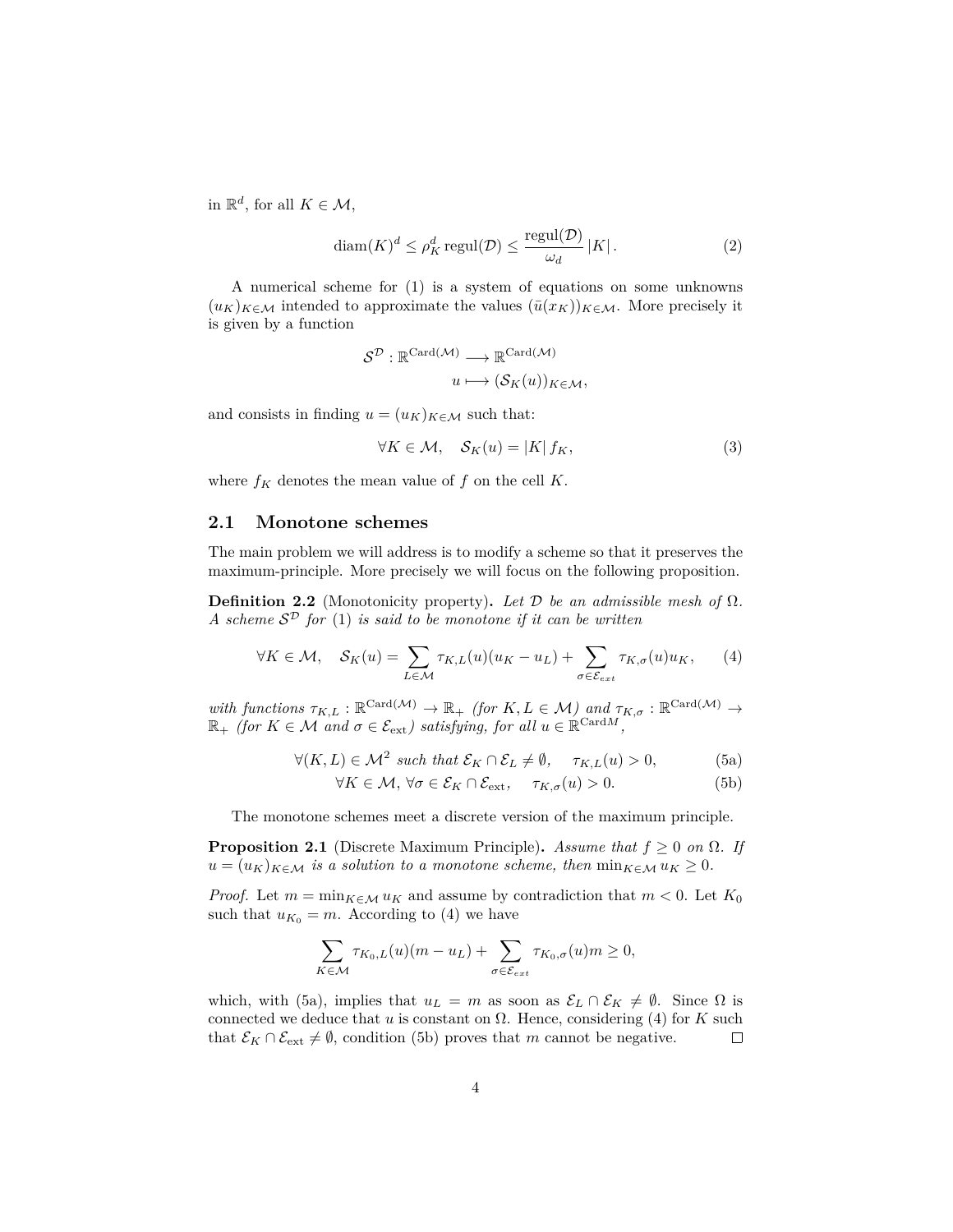#### **2.2 Convergent finite volume schemes**

While correcting a scheme to provide it with monotonicity, we also want to preserve its main properties namely, on the one hand the Finite Volume structure and on the other hand the properties that lead to the convergence of its solution to the solution of the PDE (1). These properties are described in the following definitions.

#### **2.2.1 Conservation property**

Recall that a scheme for (1) is given, through (3), by a family  $S^D = (S_K)_{K \in \mathcal{M}}$ of functions  $\mathcal{S}_K : \mathbb{R}^{\text{Card}(\mathcal{M})} \to \mathbb{R}$  in the sense that, for  $K \in \mathcal{M}$ , the equation on the control volume *K* writes  $S_K(u) = |K| f_K$ . We will call conservative such a scheme if these equations can be written as a balance of approximate fluxes of the operator  $\bar{u} \mapsto D\nabla \bar{u}$  in (1).

**Definition 2.3** (Conservative scheme). Let D be an admissible mesh of  $\Omega$  and *let*  $S^{\mathcal{D}}$  *define a scheme for* (1).  $S^{\mathcal{D}}$  *is said to be conservative if there exists a*  $family (F_{K,\sigma})_{K \in \mathcal{M}, \sigma \in \mathcal{E}_K}$  *of functions*  $F_{K,\sigma} : \mathbb{R}^{\text{Card}\mathcal{M}} \to \mathbb{R}$  *(the* numerical fluxes) *such that:*

$$
\forall K \in \mathcal{M}, \forall \sigma = K | L \in \mathcal{E}_{\text{int}}, \quad F_{K,\sigma} + F_{L,\sigma} = 0,\tag{6}
$$

$$
\forall K \in \mathcal{M}, \quad \mathcal{S}_K = -\sum_{\sigma \in \mathcal{E}_K} F_{K,\sigma}.\tag{7}
$$

#### **2.2.2 Coercivity**

In order to estimate the solution of a scheme in a discrete version of the  $H_0^1$ norm, it suffices for this scheme to fulfill some coercivity property, discrete analogue of the classical coercivity of the bilinear form that defines the variational formulation of (1).

To state this property we need to introduce some useful quantities. First we will identify any element  $u = (u_K)_{K \in \mathcal{M}}$  of  $\mathbb{R}^{\text{Card}\mathcal{M}}$  with the function *u* defined on  $\Omega$  which is constant on each control volume of  $\mathcal M$  and takes the value  $u_K$  on the cell  $K \in \mathcal{M}$ ; we denote by  $\mathcal{H}_{\mathcal{M}}$  the set of these functions. The space  $\mathcal{H}_{\mathcal{M}}$ is then equipped with the discrete  $H_0^1$  norm defined by:

$$
\forall u \in \mathcal{H}_{\mathcal{M}}, \quad \|u\|_{\mathcal{D}}^2 = \sum_{\substack{\sigma \in \mathcal{E}_{int} \\ \sigma = K|L}} |\sigma| \frac{|u_K - u_L|^2}{d_{\sigma}} + \sum_{\sigma \in \mathcal{E}_{ext}} |\sigma| \frac{|u_K|^2}{d_{\sigma}}.
$$

**Definition 2.4** (Coercivity). Let  $\mathcal{D}$  be an admissible mesh of  $\Omega$ . A scheme for (1) *is coercive if there exists*  $\zeta > 0$  *such that* 

$$
\forall u \in \mathcal{H}_{\mathcal{M}}, \quad \sum_{K \in \mathcal{M}} \mathcal{S}_{K}(u) u_{K} \ge \zeta \, \|u\|_{\mathcal{D}}^{2}.
$$
 (8)

The coercivity assumption allows to estimate a solution to a scheme in the discrete  $H_0^1$  norm.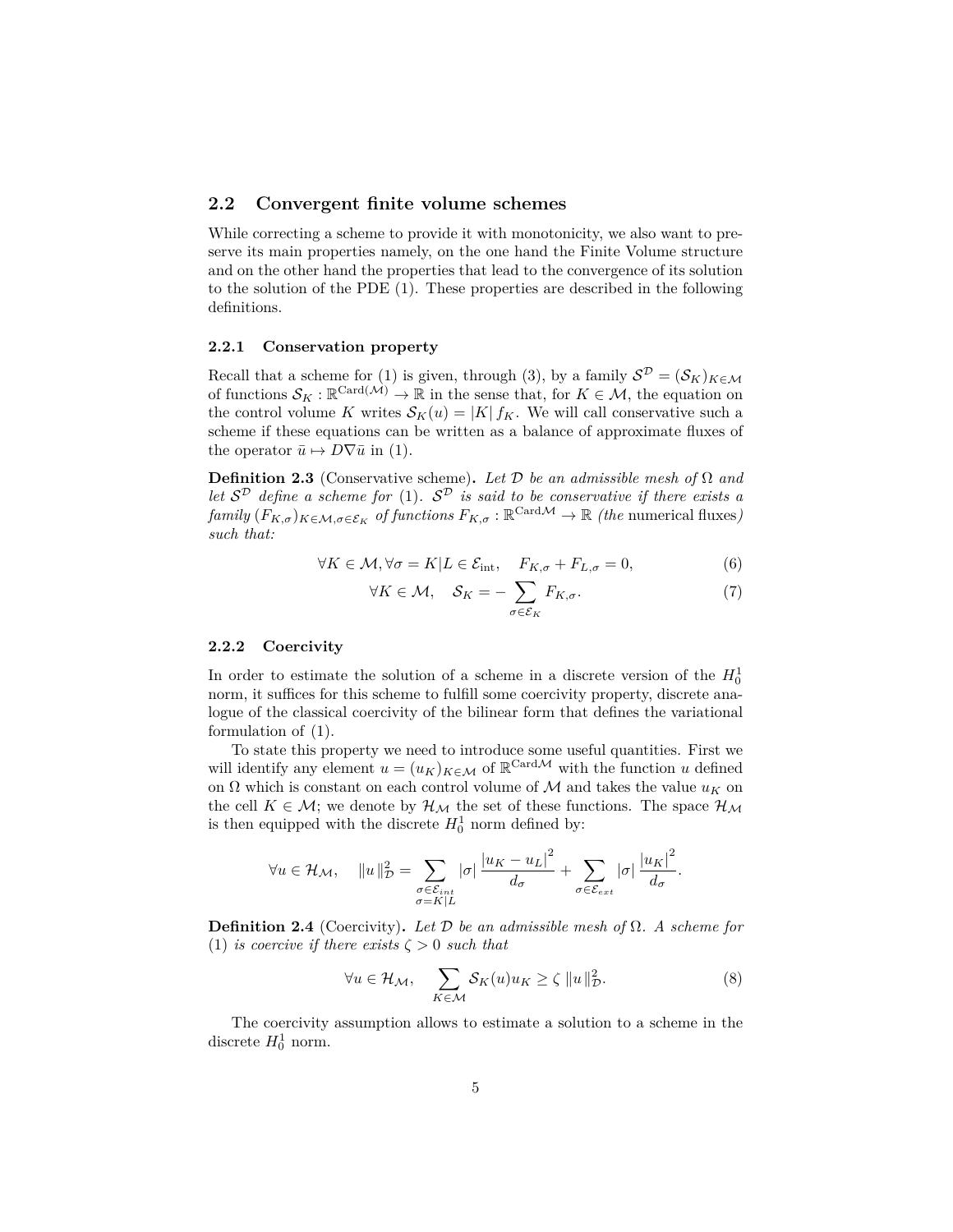**Proposition 2.2** (*a priori* estimate). Let  $D$  *be an admissible mesh of*  $\Omega$  *and let*  $S^{\mathcal{D}}$  *define a coercive scheme for* (1) *with constant*  $\zeta$  *in* (8)*.* If  $\theta \ge \text{regul}(\mathcal{D})$ *, then there exists*  $C_1$  *only depending on*  $\Omega$ ,  $\zeta$  *and*  $\theta$  *such that for any solution u to the scheme* S D*:*

$$
||u||_{\mathcal{D}} \leq C_1 ||f||_{L^2(\Omega)}.
$$
\n(9)

*Proof.* For all  $K \in \mathcal{M}$  we have  $\mathcal{S}_K(u) = |K| f_K$ . Multiplying this equality by  $u_K$ , summing over all the control volumes and using  $(8)$ , we get:

$$
\zeta \|u\|_{\mathcal{D}}^2 \le \int_{\Omega} f u. \tag{10}
$$

Discrete Poincaré inequality (which can be deduced for instance from Lemma 5.3 of [10]) states that there exists  $C_2$  only depending on  $\Omega$  and  $\theta$  such that

$$
||u||_{L^{2}(\Omega)} \leq C_{2} ||u||_{\mathcal{D}}.
$$
\n(11)

Inequality (9) then follows from (10) with the help of Cauchy-Schwarz inequality.  $\Box$ 

#### **2.2.3 Consistency**

The discrete  $H_0^1$  estimate that comes with a coercive scheme usually confers some compactness to its numerical solution, ensuring this solution converges to an element of  $H_0^1(\Omega)$ . In order to prove the latter is a weak solution to the problem (1), it then remains to ensure we can pass to the limit into the scheme.

**Definition 2.5** (Consistency). Let  $(\mathcal{D}^n)_{n\geq 1}$  be admissible meshes of  $\Omega$  such *that* size( $\mathcal{D}^n$ )  $\to 0$  *as*  $n \to \infty$ *. Let*  $(\mathcal{S}^n)_{n \geq 1}$  *be such that, for all*  $n \geq 1$ ,  $\mathcal{S}^n =$  $(S_K^n)_{K \in \mathcal{M}^n}$  *is a scheme for* (1) *associated with discretization*  $\mathcal{D}^n = (\mathcal{M}^n, \mathcal{E}^n)$ *. The family of schemes*  $(S^n)_{n\geq 1}$  *is consistent with* (1) *if, for any family*  $(u^n)_{n\geq 1}$ *of discrete functions satisfying:*

- For all  $n \geq 1$ ,  $u^n \in \mathcal{H}_{\mathcal{M}^n}$ ,
- *there exists*  $C_3 > 0$  *such that, for all*  $n \geq 1$ *,*  $||u^n||_{\mathcal{D}^n} \leq C_3$ *,*
- there exists  $\bar{u} \in H_0^1(\Omega)$  such that  $u^n \to \bar{u}$  in  $L^2(\Omega)$  as  $n \to \infty$ ;

*then*

$$
\forall \varphi \in \mathcal{C}_c^{\infty}(\Omega), \quad \lim_{n \to \infty} \sum_{K \in \mathcal{M}^n} \mathcal{S}_K^n(u^n) \varphi(x_K) = \int_{\Omega} D \nabla \bar{u} \cdot \nabla \varphi. \tag{12}
$$

# **3 Non-linear corrections of a generic cell-centered finite volume scheme**

Starting from a conservative, coercive and consistent scheme, we describe in this section how to construct a non-linear correction which gives a monotone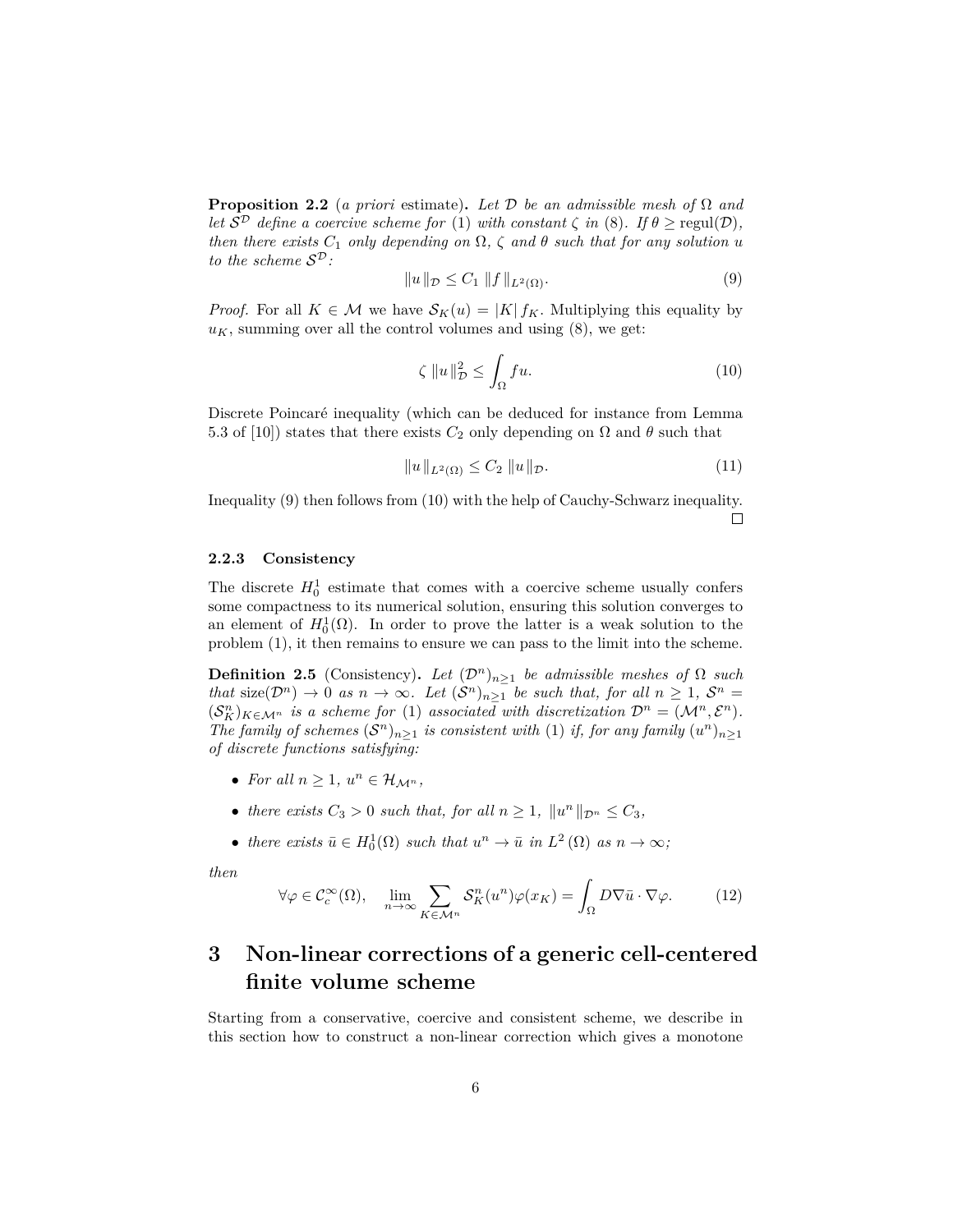scheme while paying attention not to lose the main properties of the initial scheme. We first state the main assumptions on the initial scheme. Then we detail some general guidelines about the construction of such corrections and these guidelines are finally used to build concrete examples of corrections.

#### **3.1 The initial scheme**

Let us denote by A the continuous operator from problem (1) defined by  $A(\bar{u}) =$  $div(D\nabla \bar{u})$ .

In the following, we consider a generic discrete approximation  $\mathcal{A}^{\mathcal{D}}: \mathcal{H}_{\mathcal{M}} \to$  $\mathcal{H}_{\mathcal{M}}$  of the operator *A*.  $\mathcal{A}^{\mathcal{D}}$  defines a scheme for (1) that writes:

$$
-\mathcal{A}^{\mathcal{D}}(u) = f_{\mathcal{D}},\tag{13}
$$

where we let  $f_{\mathcal{D}} = (|K| f_K)_{K \in \mathcal{M}} \in \mathcal{H}_{\mathcal{M}}$ . We assume that  $\mathcal{A}^{\mathcal{D}} : \mathcal{H}_{\mathcal{M}} \to \mathcal{H}_{\mathcal{M}}$  is linear and invertible so that the initial scheme (13) has a unique solution.

For the sake of clarity, it will be convenient to introduce, for any  $u \in \mathcal{H}_{\mathcal{M}}$ , additional (trivial) values  $(u_{\sigma})_{\sigma \in \mathcal{E}_{ext}}$  which we all take equal to zero. We denote by  $V(K) \subset \mathcal{M} \cup \mathcal{E}_{ext}$  the sets corresponding to the stencil of this scheme, the discrete linear operator  $\mathcal{A}^{\mathcal{D}}$  thus writes in the following form:

$$
\forall u \in \mathcal{H}_{\mathcal{M}}, \forall K \in \mathcal{M}, \quad \mathcal{A}_{K}(u) = \sum_{Z \in V(K)} \alpha_{K,Z}(u_Z - u_K), \tag{14}
$$

(where with the previous convention  $u_Z = 0$  if  $Z = \sigma \in \mathcal{E}_{ext}$ ). If need be by adding some null coefficients, we further suppose the stencil of the scheme is symmetric that is:

$$
\forall (K, L) \in \mathcal{M}^2, \quad L \in V(K) \implies K \in V(L). \tag{15}
$$

In the following we will address the problem of correcting this initial scheme in order to obtain a monotone scheme. Except from this property we want to reach, we will assume our initial scheme satisfies all the properties previously defined that is:

*(A1)* For any admissible mesh  $\mathcal{D}$ , the scheme defined by  $\mathcal{A}^{\mathcal{D}}$  is conservative. We denote by  $F^{\mathcal{D}} = (F_{K,\sigma})_{K \in \mathcal{M}, \sigma \in \mathcal{E}_K}$  the corresponding numerical fluxes such that:

$$
\forall K \in \mathcal{M}, \quad \mathcal{A}_K = \sum_{\sigma \in \mathcal{E}_K} F_{K,\sigma}.
$$

*(A2)* There exists  $\zeta > 0$  such that for any admissible mesh  $\mathcal{D}$ , the scheme defined by  $\mathcal{A}^{\mathcal{D}}$  is coercive with constant  $\zeta$ :

$$
\forall u \in \mathcal{H}_{\mathcal{M}}, \quad -\sum_{K \in \mathcal{M}} \mathcal{A}_K(u) u_K \ge \zeta \, \|u\|_{\mathcal{D}}^2
$$

*(A3)* Let  $(\mathcal{D}^n)_{n>1}$  be a sequence of admissible meshes such that size $(\mathcal{D}^n) \to 0$  as  $n \to \infty$ . Assume that  $(\text{regul}(\mathcal{D}^n))_{n \geq 1}$  and  $(\max_{K \in \mathcal{M}^n} \text{Card } V(K))_{n \geq 1}$  are bounded. Then the family of schemes defined by  $({\cal A}^{\mathcal{D}^n})_{n\geq 1}$  is consistent with problem  $(1)$ .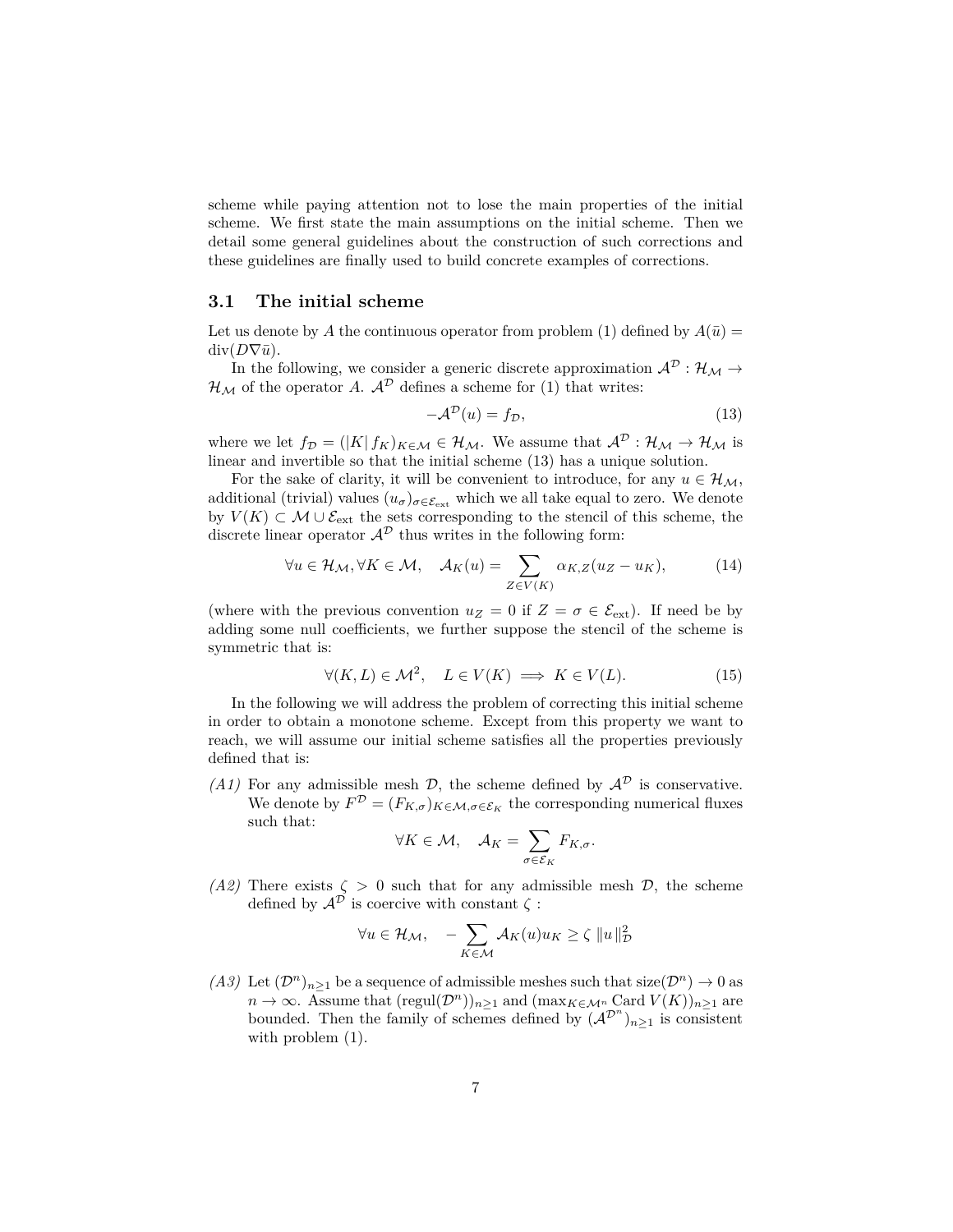#### **3.2 General construction of non-linear corrections**

Driven by the structure of monotone schemes, we consider corrections having the following form.

**Definition 3.1** (Correction). Let  $\mathcal{D}$  be an admissible mesh of  $\Omega$ . A correction *for the scheme* (13) *defined by*  $\mathcal{A}^{\mathcal{D}}$  *is a family*  $\beta^{\mathcal{D}} = (\beta_{K,Z})_{K \in \mathcal{M}, Z \in V(K)}$  *of*  $functions \ \beta_{K,Z} : \mathcal{H}_{\mathcal{M}} \to \mathbb{R}$ *. Given a correction*  $\beta$ *:* 

• *the corrected scheme* S <sup>D</sup> *(from* (13)*) is defined by*

$$
\forall u \in \mathcal{H}_{\mathcal{M}}, \forall K \in \mathcal{M}, \quad \mathcal{S}_{K}(u) = -\mathcal{A}_{K}(u) + \sum_{Z \in V(K)} \beta_{K,Z}(u)(u_{K} - u_{Z}),
$$
\n(16)

• the corrective term is the function  $\mathcal{R}^{\mathcal{D}}: \mathcal{H}_{\mathcal{M}} \to \mathcal{H}_{\mathcal{M}}$  defined by

$$
\forall u \in \mathcal{H}_{\mathcal{M}}, \forall K \in \mathcal{M}, \quad \mathcal{R}_{K}(u) = \sum_{Z \in V(K)} \beta_{K,Z}(u)(u_K - u_Z). \tag{17}
$$

#### **3.2.1 Monotone corrections**

The corrections defined above lead to a monotone structure in case they match the following condition.

**Proposition 3.1** (Monotone correction)**.** *Let* D *be an admissible mesh of* Ω *and*  $\beta^{\mathcal{D}} = (\beta_{K,Z})_{K \in \mathcal{M}, Z \in V(K)}$  *be a correction for* (13)*. Let*  $(\gamma_{K,Z})_{K \in \mathcal{M}, Z \in V(K)}$ *be a family of functions*  $\gamma_{K,Z}: \mathcal{H}_M \to \mathbb{R}_+$  *such that, for all*  $u \in \mathcal{H}_M$  *and all*  $K \in \mathcal{M}$ ,

if 
$$
\sum_{Z \in V(K)} |u_K - u_Z| \neq 0
$$
 then  $\sum_{Z \in V(K)} \gamma_{K,Z}(u) |u_K - u_Z| = 1.$  (18)

*Assume that*  $\beta^{\mathcal{D}}$  *satisfies, for all*  $u \in \mathcal{H}_{\mathcal{M}}$  *and all*  $K \in \mathcal{M}$ *,* 

$$
\forall Z \in V(K), \quad \beta_{K,Z}(u) \ge \gamma_{K,Z}(u) \left| \mathcal{A}_K(u) \right|, \tag{19a}
$$

$$
\forall L \in \mathcal{M} \text{ such that } \mathcal{E}_K \cap \mathcal{E}_L \neq \emptyset, \quad \beta_{K,L}(u) > \gamma_{K,L}(u) |\mathcal{A}_K(u)|, \qquad (19b)
$$

$$
\forall \sigma \in \mathcal{E}_K \cap \mathcal{E}_{\text{ext}}, \quad \beta_{K,\sigma}(u) > \gamma_{K,\sigma}(u) |\mathcal{A}_K(u)|. \tag{19c}
$$

*Then the corrected scheme is monotone.*

*Proof.* Let  $u \in \mathcal{H}_{\mathcal{M}}$ . Using condition (18), the coordinate K of the initial scheme (13) can be written:

$$
-\mathcal{A}_K(u) = -\sum_{Z \in V(K)} \gamma_{K,Z}(u) |u_K - u_Z| \mathcal{A}_K(u)
$$

that is

$$
-\mathcal{A}_K(u) = \sum_{Z \in V(K)} \{ \gamma_{K,Z}(u) \text{sgn}(u_K - u_Z) \mathcal{A}_K(u) \} (u_K - u_Z). \tag{20}
$$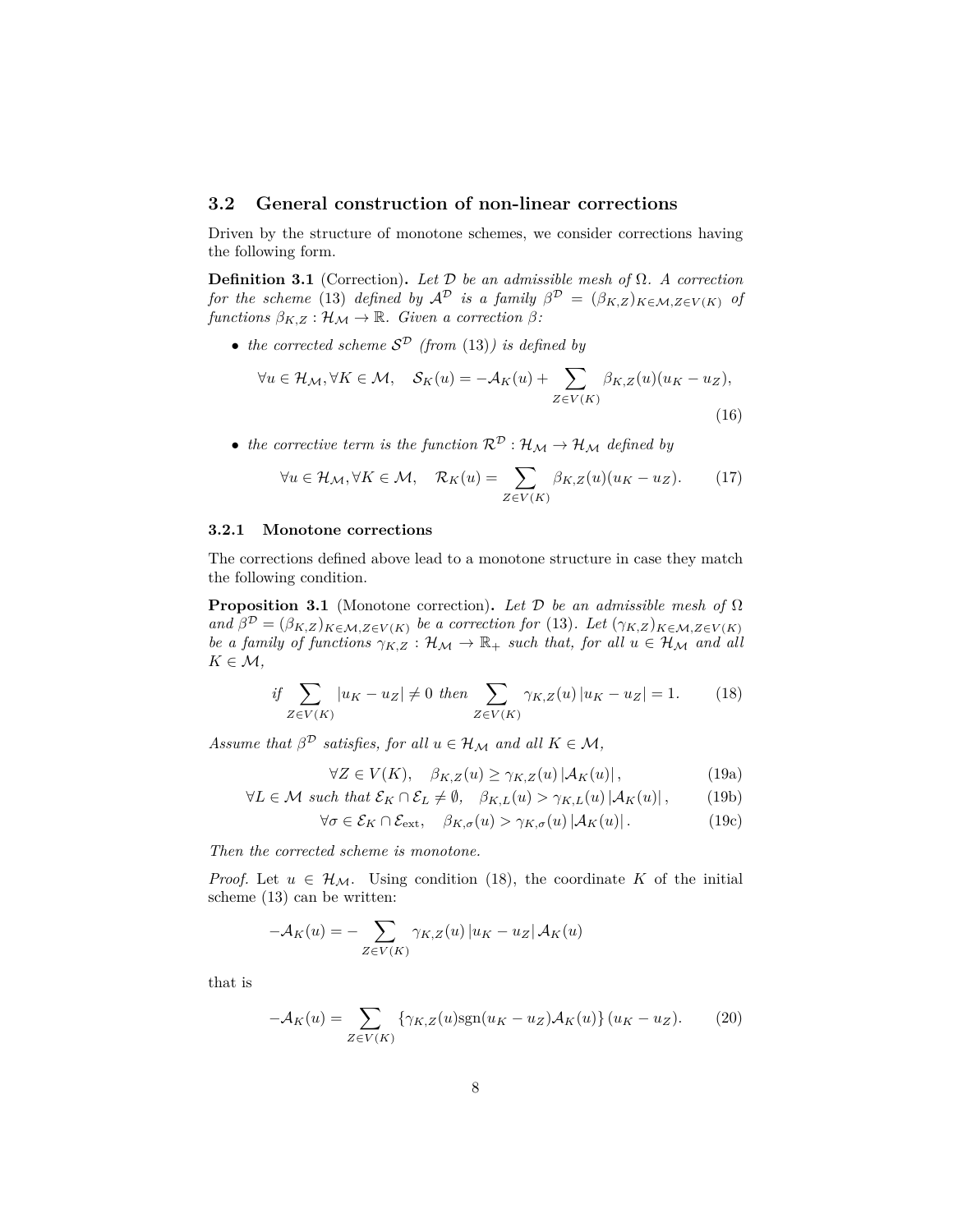Thus the coordinate *K* of the corrected scheme reads:

$$
\mathcal{S}_K(u) = \sum_{Z \in V(K)} \left\{ \gamma_{K,Z}(u) \text{sgn}(u_K - u_Z) \mathcal{A}_K(u) + \beta_{K,Z}(u) \right\} (u_K - u_Z). \tag{21}
$$

Letting, for  $K \in \mathcal{M}$  and  $Z \in V(K)$ ,

$$
\tau_{K,Z}(u) = \gamma_{K,Z}(u) \text{sgn}(u_K - u_Z) \mathcal{A}_K(u) + \beta_{K,Z}(u),
$$

the corrected scheme takes the form of (4) :

$$
\mathcal{S}_K(u) = \sum_{Z \in V(K)} \tau_{K,Z}(u)(u_K - u_Z),
$$

with  $\tau_{K,Z} \geq 0$  according to (19a). Besides, assumptions (19b) and (19c) entail that the functions  $\tau_{K,Z}$  meet conditions (5) which thus guarantees the corrected scheme is monotone.  $\Box$ 

**Remark 3.1.** *Actually, the main condition we have to focus on when building a correction is condition* (19a). *Indeed, assume a correction*  $\tilde{\beta}^D$  *matches condition* (19a)*, then, following the calculus above, we can see that the corresponding corrected scheme has the form of* (4) *with the non negative coefficients*  $\tau_{K,Z}$ *given by*

$$
\tau_{K,Z}(u) = \gamma_{K,Z}(u) \text{sgn}(u_K - u_Z) \mathcal{A}_K(u) + \tilde{\beta}_{K,Z}(u).
$$

*Now, from*  $\tilde{\beta}^{\mathcal{D}}$ *, define a new correction*  $\beta^{\mathcal{D}}$  *by setting, for*  $u \in \mathcal{H}_M$ *,*  $K \in \mathcal{M}$  and  $Z \in V(K)$ :

$$
\beta_{K,Z}(u) = \tilde{\beta}_{K,Z}(u) + |K|Z|,
$$

*where we have extended the notation*  $K|Z$  *to the elements*  $Z \in V(K)$  *by setting*  $K|Z = \sigma$  *if*  $Z = \sigma \in \mathcal{E}_{ext}$  *and*  $K|Z = \emptyset$  *if*  $Z \in \mathcal{M}$  *is such that*  $\mathcal{E}_K \cap \mathcal{E}_Z = \emptyset$ *. Then the correction*  $(\beta^D)$  *matches all the conditions of* (19) *so that the scheme corrected with*  $\beta^{\mathcal{D}}$  *is monotone. Note that if we define a discrete Laplacian operator*  $\Delta^{\mathcal{D}} : \mathcal{H}_{\mathcal{M}} \to \mathcal{H}_{\mathcal{M}}$  *by :* 

$$
\forall u \in \mathcal{H}_{\mathcal{M}}, \forall K \in \mathcal{M}, \quad \Delta_K(u) = \sum_{\sigma \in \mathcal{E}_K} \frac{|\sigma|}{\text{diam}(K)} (u_L - u_K), \tag{22}
$$

*then using the correction*  $\beta^D$  *amounts to adding some numerical diffusion to the scheme corrected by*  $\tilde{\beta}^D$ . Indeed the scheme corrected with  $\beta^D$  writes, in terms *of the correction*  $\tilde{\beta}^{\mathcal{D}}$ *, for*  $u \in \mathcal{H}_{\mathcal{M}}$  and  $K \in \mathcal{M}$ ,

$$
\mathcal{S}_K(u) = -\mathcal{A}_K(u) + \sum_{Z \in V(K)} \tilde{\beta}_{K,Z}(u)(u_K - u_Z) - \text{diam}(K)\Delta_K(u). \tag{23}
$$

The condition (19) states that the terms  $\beta_{K,Z}$  have to be large enough to compensate the discrete maximum principle weakening contributions of  $-\mathcal{A}^{\mathcal{D}}$ , namely the coefficients in the right-hand side sum in (20) which correspond with the elements  $Z \in V(K)$  such that  $\mathcal{A}_K(u)(u_Z - u_K) < 0$ .

There are various ways to choose functions  $\gamma_{K,Z}$  satisfying condition (18):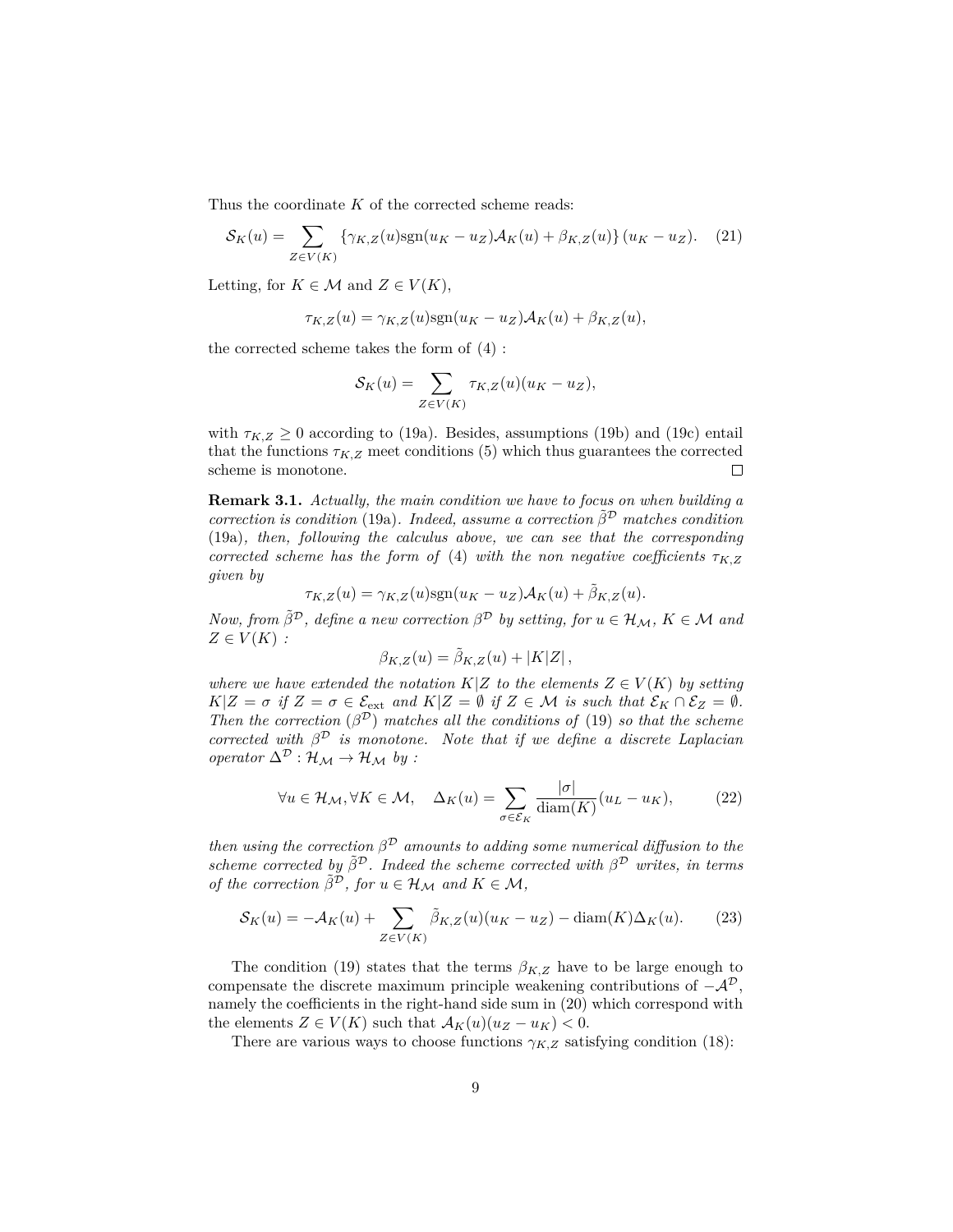i) Taking, for  $K \in \mathcal{M}$  and  $Z \in V(K)$ ,

$$
\gamma_{K,Z}(u) = \frac{1}{\sum_{Y \in V(K)} |u_K - u_Y|}
$$
(24)

if  $\sum_{Y \in V(K)} |u_K - u_Y| \neq 0$  and  $\gamma_{K,Z}(u) = 0$  else; condition (19a) writes

$$
\beta_{K,Z}(u) \ge \frac{|\mathcal{A}_K(u)|}{\sum_{Y \in V(K)} |u_K - u_Y|} \tag{25}
$$

ii) For  $u \in \mathcal{H}_{\mathcal{M}}$ , let us define the sets  $V(K)^* = \{Z \in V(K) \; ; \; u_Z - u_K \neq 0\}.$ Taking, for  $K \in \mathcal{M}$  and  $Z \in V(K)$ ,

$$
\gamma_{K,Z}(u) = \frac{1}{\text{Card}V(K)^* \left|u_Z - u_K\right|} \tag{26}
$$

if  $u_Z - u_K \neq 0$  and  $\gamma_{K,Z}(u) = 0$  else; condition (19a) writes

$$
\beta_{K,Z}(u) \ge \frac{|\mathcal{A}_K(u)|}{\text{Card}V(K)^* |u_Z - u_K|}.\tag{27}
$$

#### **3.2.2 Conservation preserving corrections**

Even if the initial scheme is a Finite Volume scheme in the sense that it matches conservativity assumption *(A1)*, this is not automatically the case of the corrected scheme. However a simple symmetry assumption on the correction ensures that the conservative structure is preserved.

The statement of this condition needs to introduce polygonal paths in the mesh as in [16]. Given an admissible mesh  $\mathcal D$  of  $\Omega$  we fix, for any pair  $(I, J) \in \mathcal M^2$ such that  $I \in V(J)$  (or equivalently  $J \in V(I)$ ) a polygonal path  $IJ$  that does not include any edge or vertex of the mesh. Then, assuming the control volumes are sorted out, we denote by C the set  $C = \{IJ ; I \leq J\}$  and we let, for any edge  $\sigma \in \mathcal{E}$ , ch( $\sigma$ ) be the set of the polygonal paths *IJ* with  $I \leq J$  and such that *IJ* crosses  $\sigma$ . Finally, given a path  $IJ \in ch(\sigma)$  with  $\sigma \in \mathcal{E}_K$ , we set  $\varepsilon_{K,\sigma,IJ} = 1$ if, from *I* to *J*, the path *IJ* enters the cell *K* through  $\sigma$  and  $\varepsilon_{K,\sigma,IJ} = -1$  if it leaves  $K$  through  $\sigma$ .

**Proposition 3.2** (Conservative corrections)**.** *Let* D *be an admissible mesh of*  $\Omega$  and  $\beta^D = (\beta_{K,Z})_{K \in \mathcal{M}, Z \in V(K)}$  be a correction for (13). If the family  $\beta^D$  is *symmetric:*

$$
\forall K \in \mathcal{M}, \forall L \in V(K) \cap \mathcal{M}, \quad \beta_{K,L} = \beta_{L,K}, \tag{28}
$$

*then the corrected scheme is conservative, with numerical fluxes*  $F'_{K,\sigma}$  *given, for all*  $u \in \mathcal{H}_{\mathcal{M}}$  *and all*  $K \in \mathcal{M}$ *, by* 

$$
\forall \sigma \in \mathcal{E}_K \cap \mathcal{E}_{\text{int}}, \quad F'_{K,\sigma}(u) = F_{K,\sigma}(u) + \sum_{IJ \in \text{ch}(\sigma)} \varepsilon_{K,\sigma,IJ} \beta_{I,J}(u) (u_J - u_I) \tag{29a}
$$

$$
\forall \sigma \in \mathcal{E}_K \cap \mathcal{E}_{\text{ext}}, \quad F'_{K,\sigma}(u) = F_{K,\sigma}(u) - \beta_{K,\sigma}(u) u_K \tag{29b}
$$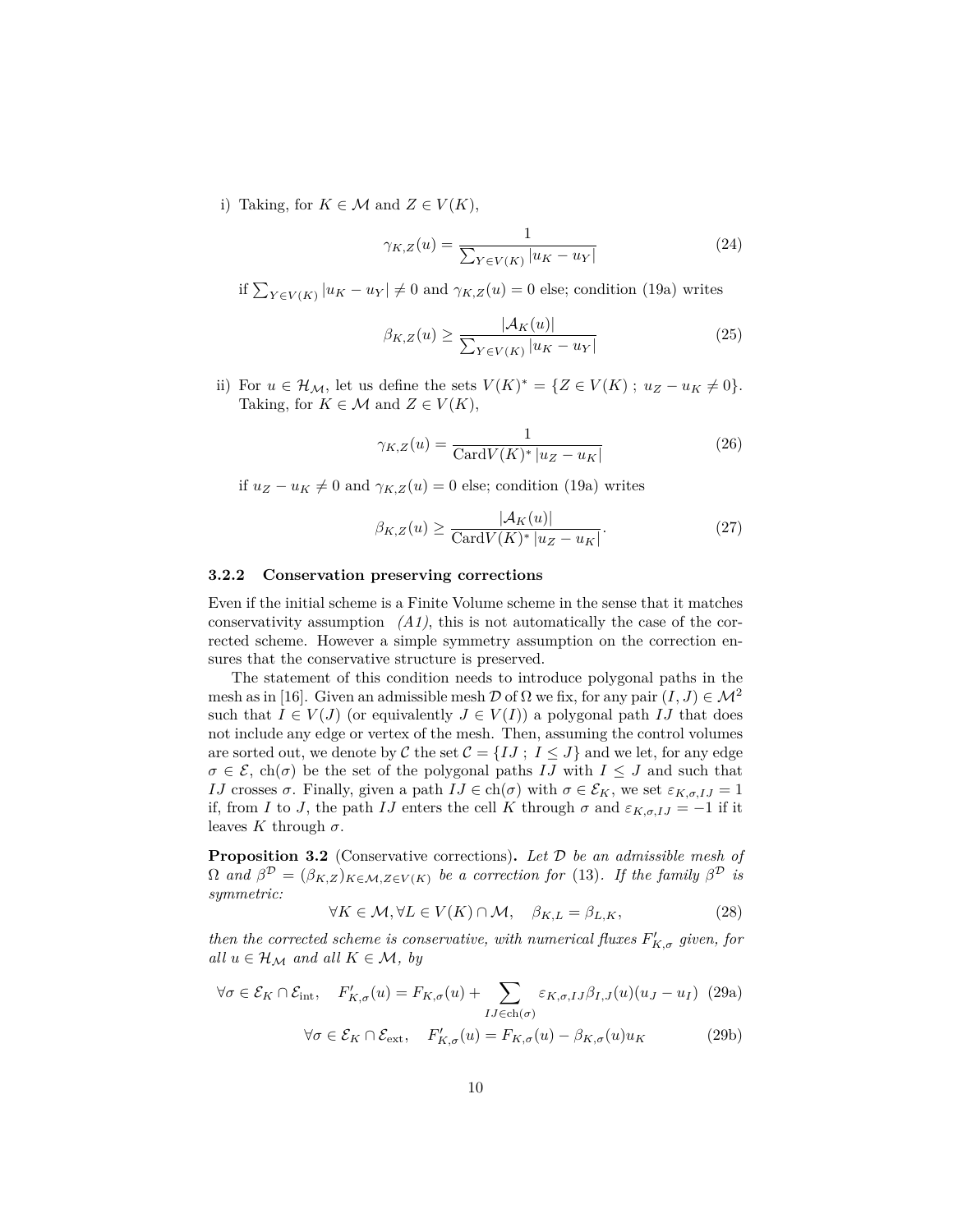**Remark 3.2.** *In case the correction*  $\beta^{\mathcal{D}}$  *is symmetric (in the sense of (28)) the previous proposition states that correcting the initial scheme with β* <sup>D</sup> *amounts to correct the initial fluxes*  $F_{K,\sigma}$  *with the corrective fluxes*  $R_{K,\sigma}$  *defined, for all*  $u \in \mathcal{H}_{\mathcal{M}}$ *, all*  $K \in \mathcal{M}$  *and all interior edge*  $\sigma \in \mathcal{E}_K \cap \mathcal{E}_{\text{int}}$  *by* 

$$
R_{K,\sigma}(u) = \sum_{IJ \in \text{ch}(\sigma)} \varepsilon_{K,\sigma,IJ} \beta_{I,J}(u) (u_J - u_I), \tag{30}
$$

*and for all boundary edge*  $\sigma \in \mathcal{E}_K \cap \mathcal{E}_{ext}$  *by* 

$$
R_{K,\sigma}(u) = -\beta_{K,\sigma}(u)u_K. \tag{31}
$$

*Proof of Proposition 3.2.* We proceed as in the proof of Proposition 4.1 from [16]. Let us first remark that the corrective fluxes defined by (30) satisfy the conservativity condition (6) (this follows from the fact that, by definition, the quantity  $\varepsilon_{K,\sigma,IJ}$  itself is conservative). Consequently the fluxes  $F'_{K,\sigma}$  also satisfy this condition.

It remains to check that the corrective term  $\mathcal{R}_K$  in (16) matches with the balance  $-\sum_{\sigma\in\mathcal{E}_K}R_{K,\sigma}$  of the corrective fluxes. On that account note that, for  $K \in \mathcal{M}$  and  $\sigma \in \mathcal{E}_K$ , if  $IJ \in \text{ch}(\sigma)$  is such that  $K \notin \{I, J\}$  (*i.e.* the path crosses the cell *K*) and if *IJ* enters (resp. leaves) *K* across  $\sigma$ , then there exists  $\sigma' \in \mathcal{E}_K$ such that *IJ* leaves (resp. enters) *K* across, this means  $\varepsilon_{K,\sigma,IJ} = -\varepsilon_{K,\sigma',IJ}$ . Thus, in the sum below, the terms corresponding to  $\sigma$  and  $\sigma'$  cancel so that we can state:

$$
\forall u \in \mathcal{H}_{\mathcal{M}}, \forall K \in \mathcal{M}, \quad \sum_{\sigma \in \mathcal{E}_K} \sum_{\substack{IJ \in ch(\sigma) \\ K \notin \{I, J\}}} \varepsilon_{K, \sigma, IJ} \beta_{I, J}(u) (u_I - u_J) = 0.
$$

Consequently, for any  $u \in \mathcal{H}_{\mathcal{M}}$  and any  $K \in \mathcal{M}$ , the balance reduces to:

$$
-\sum_{\sigma \in \mathcal{E}_K \cap \mathcal{E}_{int}} R_{K,\sigma}(u) = \sum_{\sigma \in \mathcal{E}_K} \sum_{\substack{IJ \in ch(\sigma) \\ K \in \{I,J\}}} \varepsilon_{K,\sigma,IJ} \beta_{I,J}(u) (u_I - u_J)
$$

which writes, in view of the definition of  $ch(\sigma)$  and  $\varepsilon_{K,\sigma,I,J}$ ,

$$
-\sum_{\sigma \in \mathcal{E}_K \cap \mathcal{E}_{int}} R_{K,\sigma}(u) = \sum_{L \in V(K) \cap \mathcal{M}} \beta_{K,L}(u) (u_K - u_L)
$$

and then

$$
-\sum_{\sigma \in \mathcal{E}_K} R_{K,\sigma}(u) = \sum_{Z \in V(K)} \beta_{K,Z}(u)(u_K - u_Z) = \mathcal{R}_K(u).
$$

 $\Box$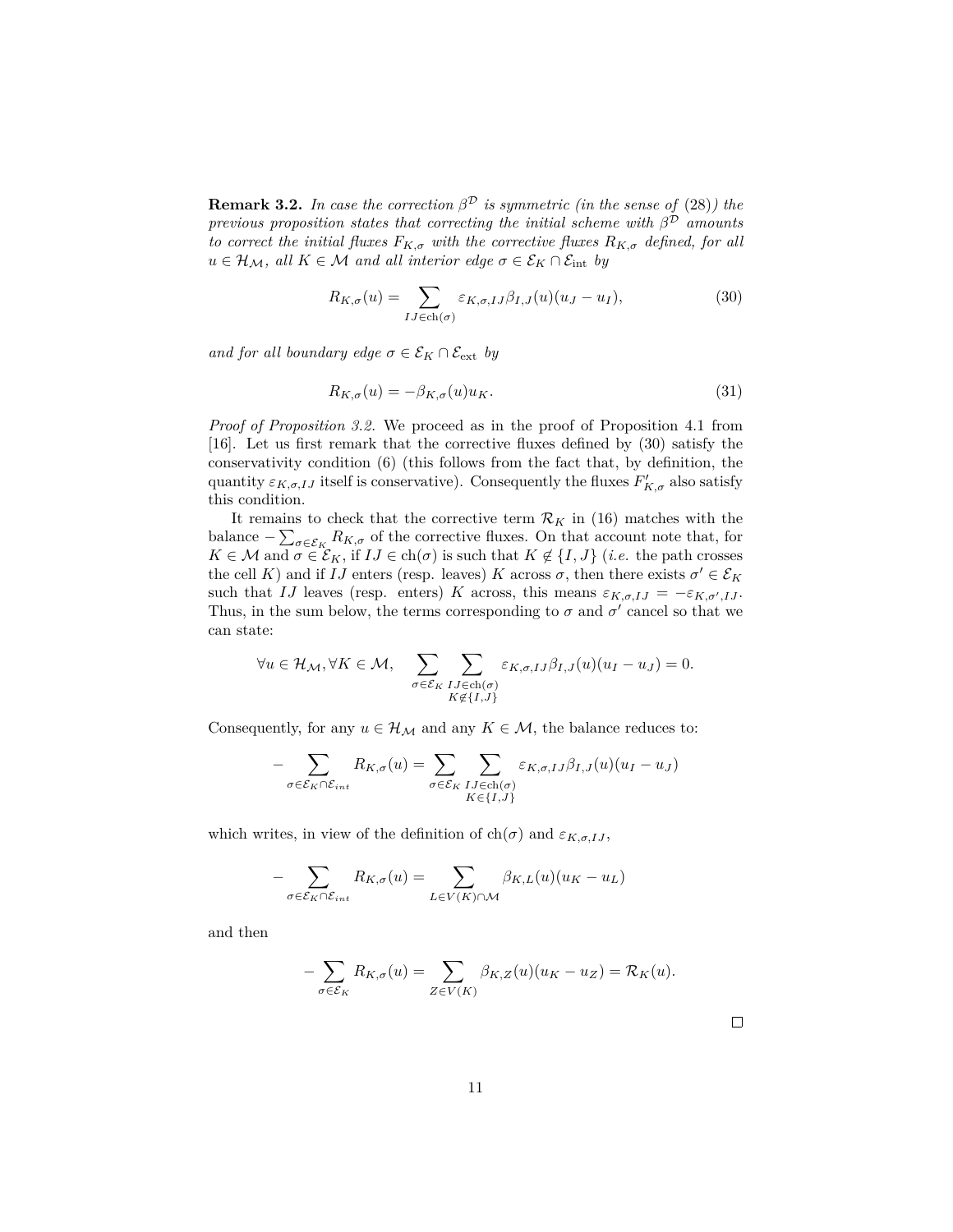#### **3.2.3 Coercivity preserving corrections**

If the correction is symmetric (in the sense of Proposition 3.2) it further suffices for the corrective functions to be non-negative to preserve the coercivity of the initial scheme.

**Proposition 3.3** (Coercivity preserving corrections)**.** *Let* D *be an admissible mesh of*  $\Omega$  *and*  $\beta^D = (\beta_{K,Z})_{K \in \mathcal{M}, Z \in V(K)}$  *be a symmetric correction for* (13)*. Assume the family*  $\beta^{\mathcal{D}}$  *is non-negative:* 

$$
\forall K \in \mathcal{M}, \forall Z \in V(K), \quad \beta_{K,Z} \ge 0. \tag{32}
$$

 $\Box$ 

*Then the corrected scheme is coercive with constant ζ.*

*Proof.* Let  $u \in \mathcal{H}_{\mathcal{M}}$ . Since the initial scheme is coercive with constant  $\zeta$  we have:

$$
\sum_{K \in \mathcal{M}} \mathcal{S}_K(u) u_K \ge \zeta \|u\|_{\mathcal{D}}^2 + \sum_{K \in \mathcal{M}} u_K \sum_{Z \in V(K)} \beta_{K,Z}(u) (u_K - u_Z).
$$

Let us denote by  $\mathcal T$  the last term of the inequality and remark that, provided  $\mathcal{T} > 0$ , the coercivity of the initial scheme is preserved. Now gathering by polygonal paths and using symmetry assumption (28) on  $\beta^{\mathcal{D}}$  and assumption (15) on the stencil yield

$$
\mathcal{T} = \sum_{IJ \in \mathcal{C}} \beta_{I,J}(u)(u_I - u_J)^2 + \sum_{K \in \mathcal{M}} \sum_{\sigma \in \mathcal{E}_K \cap \mathcal{E}_{ext}} \beta_{K,\sigma}(u)u_K^2
$$

which proves, with (32), that  $\mathcal{T} \geq 0$ .

Provided coefficients  $\mathcal{R}_K$  of the corrective term are continuous functions of the unknown *u*, coercivity assumption also guaranties that there exists at least one solution to the corrected scheme.

**Proposition 3.4** (Existence of a solution). Let  $\mathcal D$  be an admissible mesh of  $\Omega$ *and let*  $\beta^{\mathcal{D}}$  *be a correction for for* (13) *satisfying* (28) *and* (32)*. Assume that the corrective term*  $\mathcal{R}^{\mathcal{D}}: \mathcal{H}_{\mathcal{M}} \to \mathcal{H}_{\mathcal{M}}$  *is continuous. Then there exists one solution to the corrected scheme.*

*Proof.* The proof relies on Brower's topological degree. According to the hypothesis made on  $\mathcal{R}^{\mathcal{D}}$ , the application  $h_t = -\mathcal{A}^{\mathcal{D}} + t\mathcal{R}^{\mathcal{D}}$  is continuous for all  $t \in [0, 1]$ . Then it is sufficient to show that, for *R* large enough, any solution to  $h_t(u) = f_D$  is bounded by *R* in  $\mathcal{H}_{\mathcal{M}}$  to ensure that the degree of  $h_1 = \mathcal{S}^D$  on the ball of radius *R* at the point  $f_{\mathcal{D}}$  is the same as the degree of  $h_0 = -\mathcal{A}^{\mathcal{D}}$  which is not zero (since  $\mathcal{A}^{\mathcal{D}}$  is invertible), and consequently to prove the existence of one solution to the corrected scheme  $S^{\mathcal{D}}(u) = f_{\mathcal{D}}$ . The expected *a priori* estimate on the solution to  $h_t(u) = f_D$  is based on the coercivity of  $-\mathcal{A}^{\mathcal{D}}$  and  $\mathcal{S}^{\mathcal{D}}$ . Indeed noting that  $h_t = -(1-t)A^{\mathcal{D}} + tS^{\mathcal{D}}$ , assumption 2 and Proposition 3.3 guarantee that the scheme defined by  $h_t$  is coercive with constant  $\zeta$ . From Proposition 2.2 and the discrete Poincaré inequality (11) that any solution to  $h_t(u) = f_D$  is bounded by  $R = C_1 C_2 ||f||_{L^2(\Omega)}$ .  $\Box$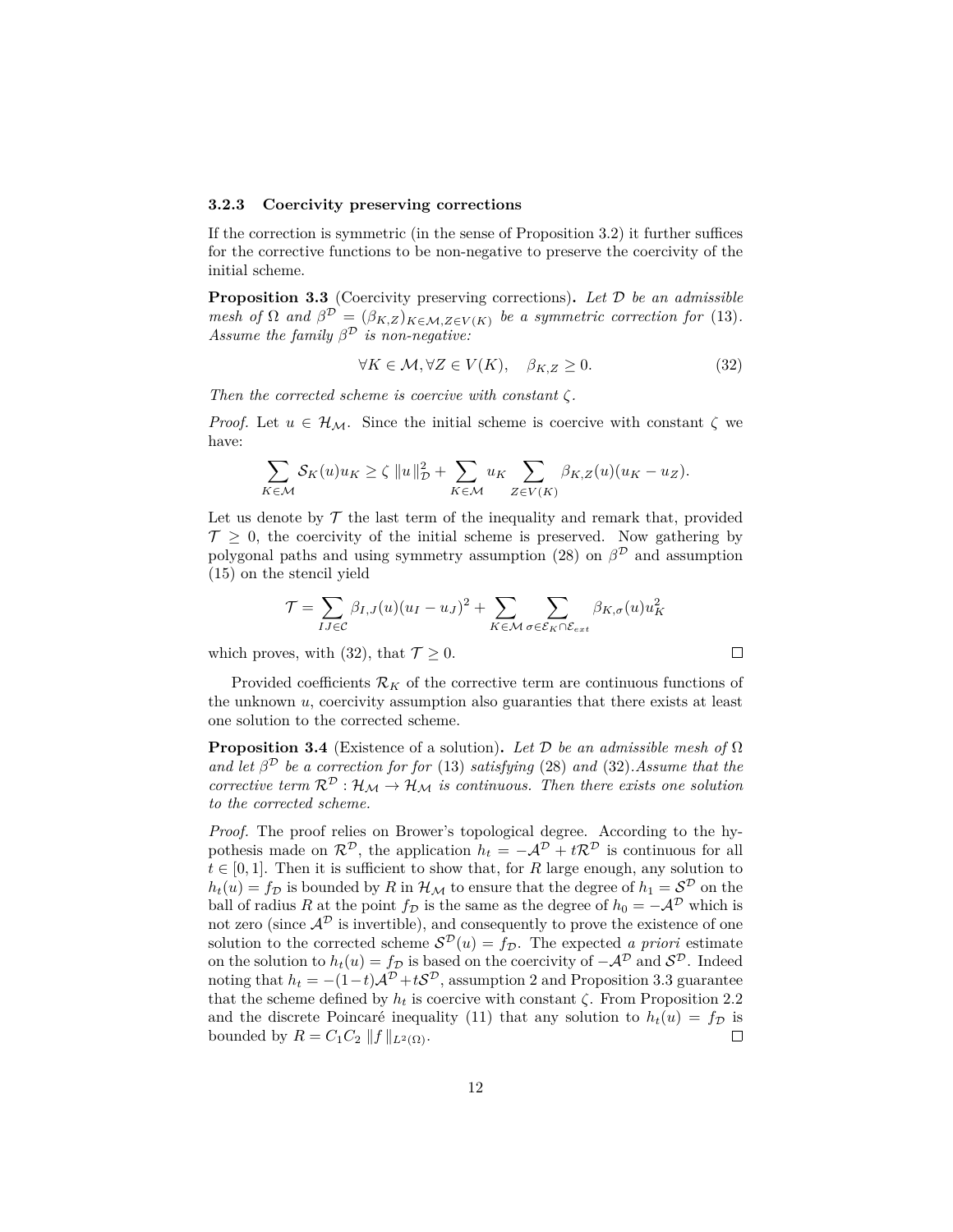#### **3.2.4 How to build monotone, conservative and coercive corrections**

A simple way to construct corrections that match all the previous conditions ensuring the corrected scheme is monotone and still conservative and coercive is to take the following steps:

- 1. Choose a family  $\gamma^{\mathcal{D}}$  such that (18) holds (for instance take  $\gamma^{\mathcal{D}}$  as in (24)  $or(26)$ :
- 2. Define the correction  $b^{\mathcal{D}}$  by

$$
\forall K \in \mathcal{M}, \forall Z \in V(K), \quad b_{K,Z} = \gamma_{K,Z} \left| \mathcal{A}_K \right|.
$$
 (33)

This correction matches condition (19a)

- 3. (a) For  $K \in \mathcal{M}$  and  $\sigma \in \mathcal{E}_K \cap \mathcal{E}_{ext}$ , define  $\tilde{\beta}_{K,\sigma} = b_{K,\sigma}$ ,
	- (b) For  $(K, L) \in \mathcal{M}^2$  such that  $L \in V(K)$ , define  $\tilde{\beta}_{K,L}$  as a symmetric combination of  $b_{K,L}$  and  $b_{L,K}$  such that  $\tilde{\beta}_{K,L} \geq b_{K,L}$ . For instance one can takes  $\tilde{\beta}_{K,L} = b_{K,L} + b_{L,K}$  or  $\tilde{\beta}_{K,L} = \max(b_{K,L}, b_{L,K}).$

The correction  $\tilde{\beta}^{\mathcal{D}}$  is thus symmetric, non-negative and satisfies condition (19a).

4. Augment  $\tilde{\beta}^{\mathcal{D}}$  to match conditions (19b) and (19c): for instance define (see remark 3.1)  $\beta^{\mathcal{D}}$  by

$$
\forall K \in \mathcal{M}, \forall Z \in V(K), \quad \beta_{K,Z} = \tilde{\beta}_{K,Z} + |K|Z|.
$$

The correction  $\beta^{\mathcal{D}} = (\beta_{K,Z})_{K \in \mathcal{M}, Z \in V(K)}$  we obtain from these guidelines is thus symmetric, non-negative and gives a monotone corrected scheme.

As an example let us consider the following correction  $\beta^{\mathcal{D}}$ , similar to the non-linear correction proposed in [16], and defined, for all  $u \in \mathcal{H}_\mathcal{M}$ , all  $K \in \mathcal{M}$ and all  $Z \in V(K)$ , by:

• If  $Z = \sigma \in \mathcal{E}_{ext}$ , then

$$
\beta_{K,\sigma}(u) = \frac{|\mathcal{A}_K(u)|}{\sum_{Y \in V(K)} |u_Y - u_K|} + |\sigma|.
$$
\n(34)

• If  $Z = L \in \mathcal{M}$ , then

$$
\beta_{K,L}(u) = \frac{|\mathcal{A}_K(u)|}{\sum_{Y \in V(K)} |u_Y - u_K|} + \frac{|\mathcal{A}_L(u)|}{\sum_{Y \in V(L)} |u_Y - u_L|} + |K|L|.
$$
 (35)

If one of the quantities  $\sum_{Y \in V(K)} |u_Y - u_K|$  or  $\sum_{Y \in V(L)} |u_Y - u_L|$  is zero, we define  $\beta_{K,Z}(u)$  in that case by dropping the corresponding term in (34) or (35).

In [16], it is proved that this correction gives a monotone, conservative and coercive scheme. This can also be shown by verifying this correction can be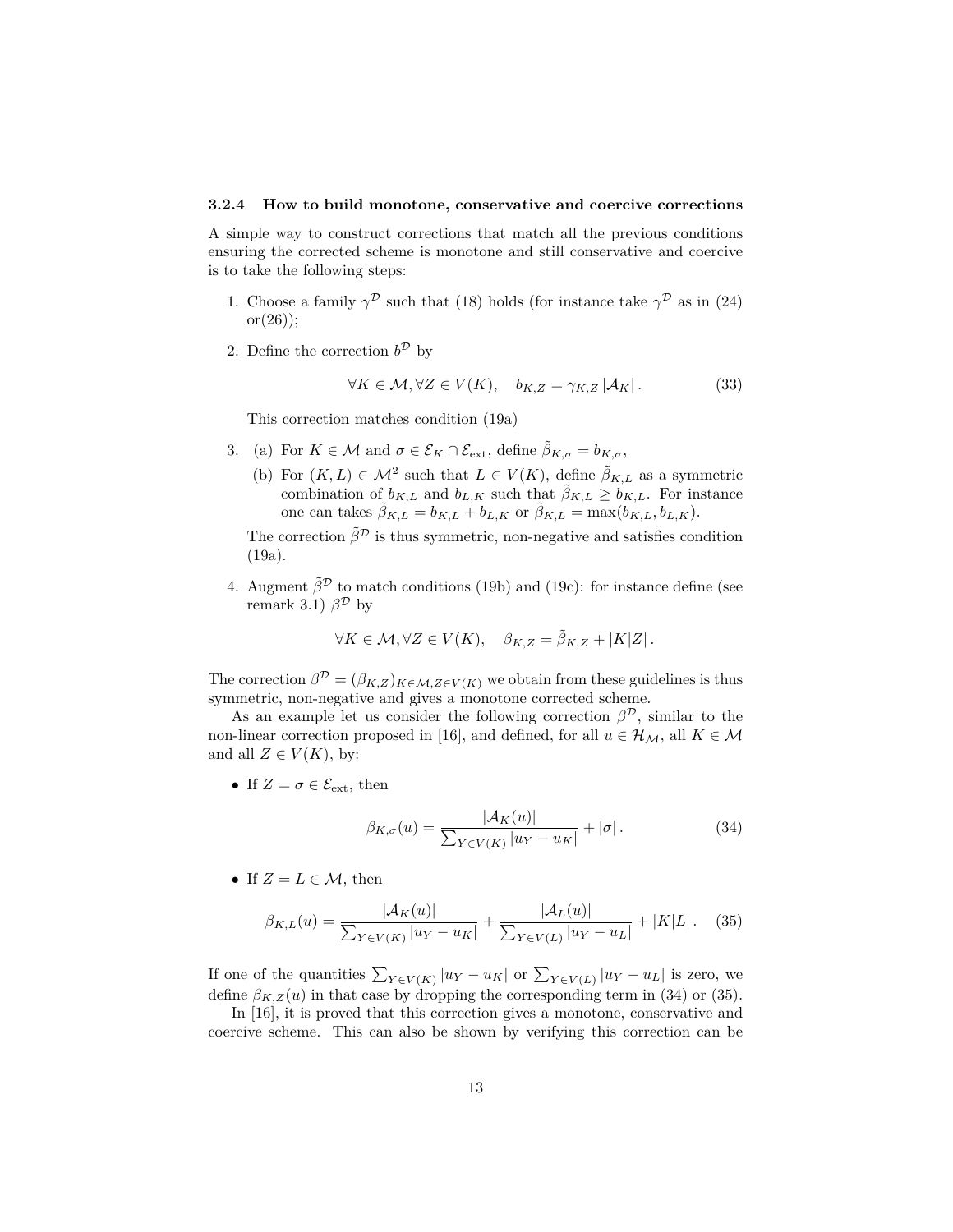built following the guidelines 1–4 above. First, we consider the family  $\gamma^{\mathcal{D}}$  given by (24) and then define, according to (33), correction  $b^{\mathcal{D}}$  by:

$$
\forall u \in \mathcal{H}_{\mathcal{M}}, \forall K \in \mathcal{M}, \forall Z \in V(K), \quad b_{K,Z}(u) = \frac{|\mathcal{A}_K(u)|}{\sum_{Y \in V(K)} |u_Y - u_K|}.
$$

We then follow steps 2 and 3 taking  $\tilde{\beta}_{K,L} = b_{K,L} + b_{L,K}$  in 3b and we augment  $\tilde{\beta}^{\mathcal{D}}$  according to step 4. Equation (35) finally writes  $\beta_{K,L} = \tilde{\beta}_{K,L} + |K|L|$ .

Starting from a different choice for the family  $\gamma^{\mathcal{D}}$ , namely the one previously defined by (26), the steps 1–4 can lead to the correction defined, for all  $u \in \mathcal{H}_{\mathcal{M}}$ , all  $K \in \mathcal{M}$  and all  $Z \in V(K)$ , by:

$$
\beta_{K,Z}(u) = \left\{ \max\left( \frac{|\mathcal{A}_K(u)|}{\text{Card}V(K)^*}, \frac{|\mathcal{A}_Z(u)|}{\text{Card}V(Z)^*} \right) + |K|Z| \, d_{K|Z} \right\} \frac{1}{|u_K - u_Z|} \tag{36}
$$

where we set  $\frac{|A_Z(u)|}{\text{Card }V(Z)^*} = 0$  if  $Z = \sigma \in \mathcal{E}_{ext}$ . The corresponding monotone, conservative and coercive corrected scheme  $\mathcal{S}^{\mathcal{D}}$  writes, for all  $u \in \mathcal{H}_{\mathcal{M}}$  and all  $K \in \mathcal{M}$ :

$$
\mathcal{S}_{K}(u) = -\mathcal{A}_{K}(u)
$$
  
+ 
$$
\sum_{Z \in V(K)^*} \left\{ \max \left( \frac{|\mathcal{A}_{K}(u)|}{\text{Card}V(K)^*}, \frac{|\mathcal{A}_{Z}(u)|}{\text{Card}V(Z)^*} \right) + |K|Z| d_{K|Z} \right\} \text{sgn}(u_K - u_Z).
$$
\n(37)

Note that the use of the terms  $sgn(u_K - u_Z)$  in this last correction is reminiscent of the form of the non-linear stabilization term proposed in [6] to design a Galerkin approximation of the Laplacian operator guaranteeing a discrete maximum principle on arbitrary meshes. The main drawback of the scheme (37) is that the corrective term is not continuous so that the existence of solutions to the non-linear system  $S^{\mathcal{D}}(u) = f_{\mathcal{D}}$  is not ensured. To obtain continuity we will present in section 3.4.2 a regularized version of this scheme.

#### **3.3 Convergence preserving corrections**

From section 3.2, we know how to correct the initial scheme in order to obtain a monotone scheme which is still conservative and coercive. Coercivity thus ensures that the solution of such a corrected scheme still converges, up to a subsequence, to a function  $\bar{u} \in H_0^1(\Omega)$ . Moreover, from the consistency of the initial scheme with problem (1), the behavior of the initial part of the corrected scheme is known. Therefore, a simple way to prove that the limit  $\bar{u}$  is a weak solution to the problem (1) is to make sure the corrective term vanishes as the size of the mesh tends to 0.

In addition to the geometrical regularity of the mesh, measured by the quantity regul $(\mathcal{D})$ , we want to take into account its compatibility with the initial discretized operator  $\mathcal{A}^{\mathcal{D}}$ . To this end we first define the sets  $\tilde{V}(K)$  by adding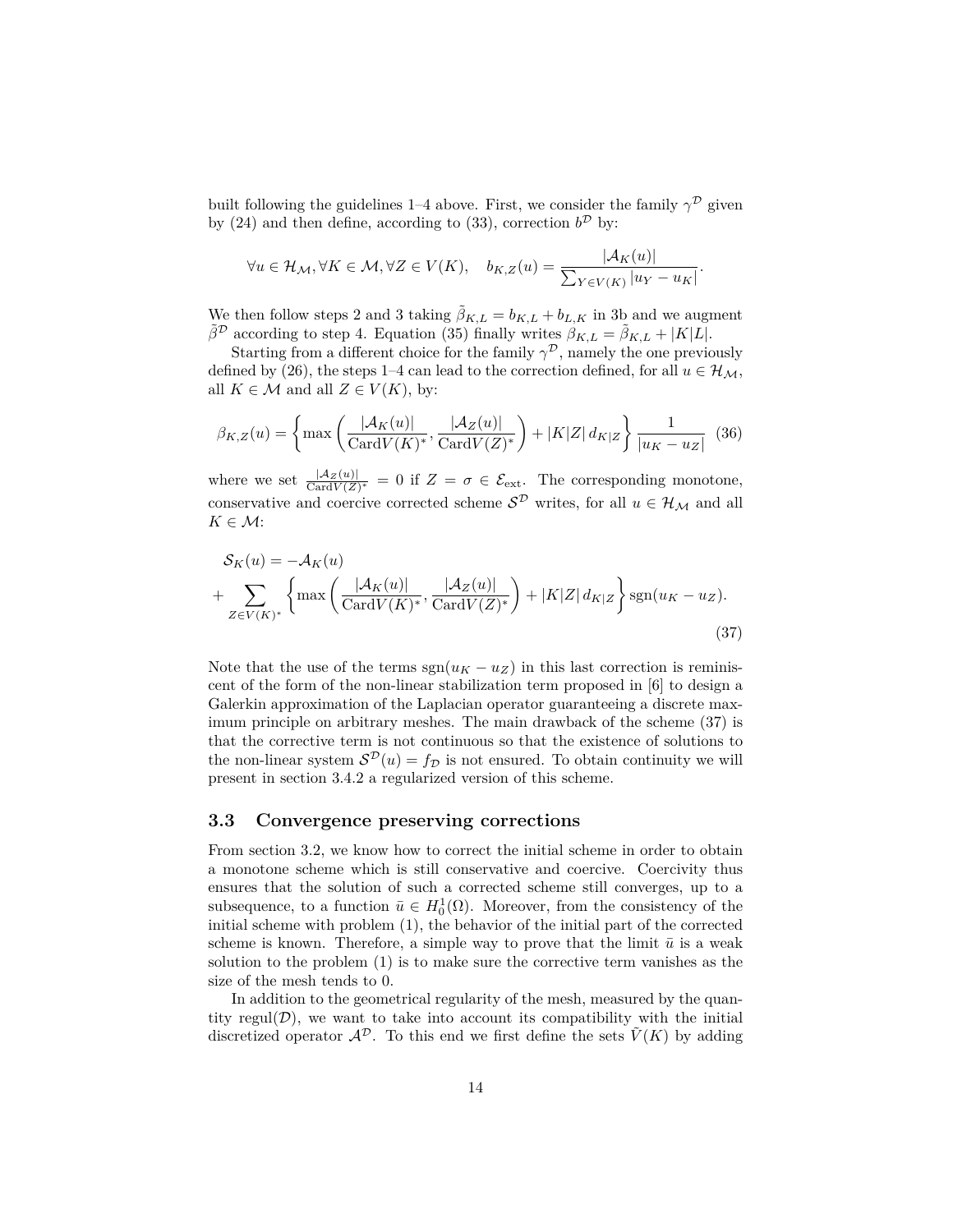to  $V(K)$  all the cells crossed by some polygonal path coming from  $K$  *i.e.* of the form  $KL(L \in V(K))$ . The sets  $\tilde{V}(K)$  are then completed so that they are still symmetric that is:

$$
\forall (K, L) \in \mathcal{M}^2, \quad L \in \tilde{V}(K) \implies K \in \tilde{V}(L).
$$

Then we define the following quantity:

$$
\mathrm{reg}_{\mathcal{A}}(\mathcal{D}) = \mathrm{regul}(\mathcal{D}) + \max_{K \in \mathcal{M}, L \in \tilde{V}(K)} \frac{\mathrm{diam}(L)}{\mathrm{diam}(K)} + \max_{K \in \mathcal{M}} \mathrm{Card}(\tilde{V}(K)).
$$

**Proposition 3.5** (Convergence of the corrected scheme). Let  $(\mathcal{D}^n)_{n>1}$  be a *sequence of admissible meshes of*  $\Omega$  *such that,* size( $\mathcal{D}^n$ )  $\to$  0 *as*  $n \to \infty$  *and*  $(\text{reg}_{\mathcal{A}}(\mathcal{D}^n))_{n\geq 1}$  *is bounded. Let*  $(\beta^n)_{n\geq 1}$  *be a family of corrections associated with*  $(D^n)_{n \geq 1}$  *such that for all*  $n \geq 1$ ,  $\beta^n$  *is symmetric and non-negative. For*  $n \geq 1$  *we denote by*  $S<sup>n</sup>$  *the corresponding corrected scheme.* 

*Assume that a family*  $(u^n)_{n\geq 1}$  *satisfies:* 

- For all  $n \geq 1$ ,  $u^n \in \mathcal{H}_\mathcal{M}$  is a solution to  $\mathcal{S}^n$ ;
- *As*  $n \to \infty$ ,

$$
\sum_{K \in \mathcal{M}^n} \text{diam}(K) \sum_{Z \in V(K)} \beta_{K,Z}^n(u^n) \left| u_K^n - u_Z^n \right| \to 0. \tag{38}
$$

*Then, as*  $n \to \infty$ ,  $u^n$  *converges in*  $L^2(\Omega)$  *to the unique solution of* (1)*.* 

**Remark 3.3.** *In the case where*  $V(K) \cap M$  *reduces to cells*  $L \in M$  *such that*  $\mathcal{E}_K \cap \mathcal{E}_L \neq \emptyset$ . The family of corrective fluxes  $R = (R_{K,\sigma})_{K \in \mathcal{M}, \sigma \in \mathcal{E}_K}$  defined *through* (30) *and* (31) *simply writes, for*  $\sigma = K | L \in \mathcal{E}$ ,

$$
R_{K,\sigma}(u) = \beta_{K,\sigma}(u)(u_L - u_K).
$$

*Then, defining, for a family of fluxes*  $F = (F_{K,\sigma})_{K \in \mathcal{M}, \sigma \in \mathcal{E}_K}$ *, discrete norms*  $N_{p,\mathcal{D}}(F)$  *by* 

$$
N_{p,\mathcal{D}}(F)^p = \sum_{K \in \mathcal{M}} \sum_{\sigma \in \mathcal{E}_K} |\sigma| \operatorname{diam}(K) \left| \frac{F_{K,\sigma}}{|\sigma|} \right|^p,
$$

*condition* (38) *reads*

$$
N_{1,\mathcal{D}^n}(R(u^n)) \to 0 \text{ as } n \to \infty.
$$

*Notice that as a consequence of Cauchy-Schwarz inequality, the following bound holds for any family of fluxes F:*

$$
N_{1,\mathcal{D}}(F) \le (d |\Omega| \operatorname{regul}(\mathcal{D}))^{1/2} N_{2,\mathcal{D}}(F). \tag{39}
$$

*Thus, as*  $(\text{regul}(\mathcal{D}^n))_{n\geq 1}$  *is bounded,* (38) *holds if*  $N_{2,\mathcal{D}^n}(R(u^n)) \to 0$  *as*  $n \to \infty$ *.*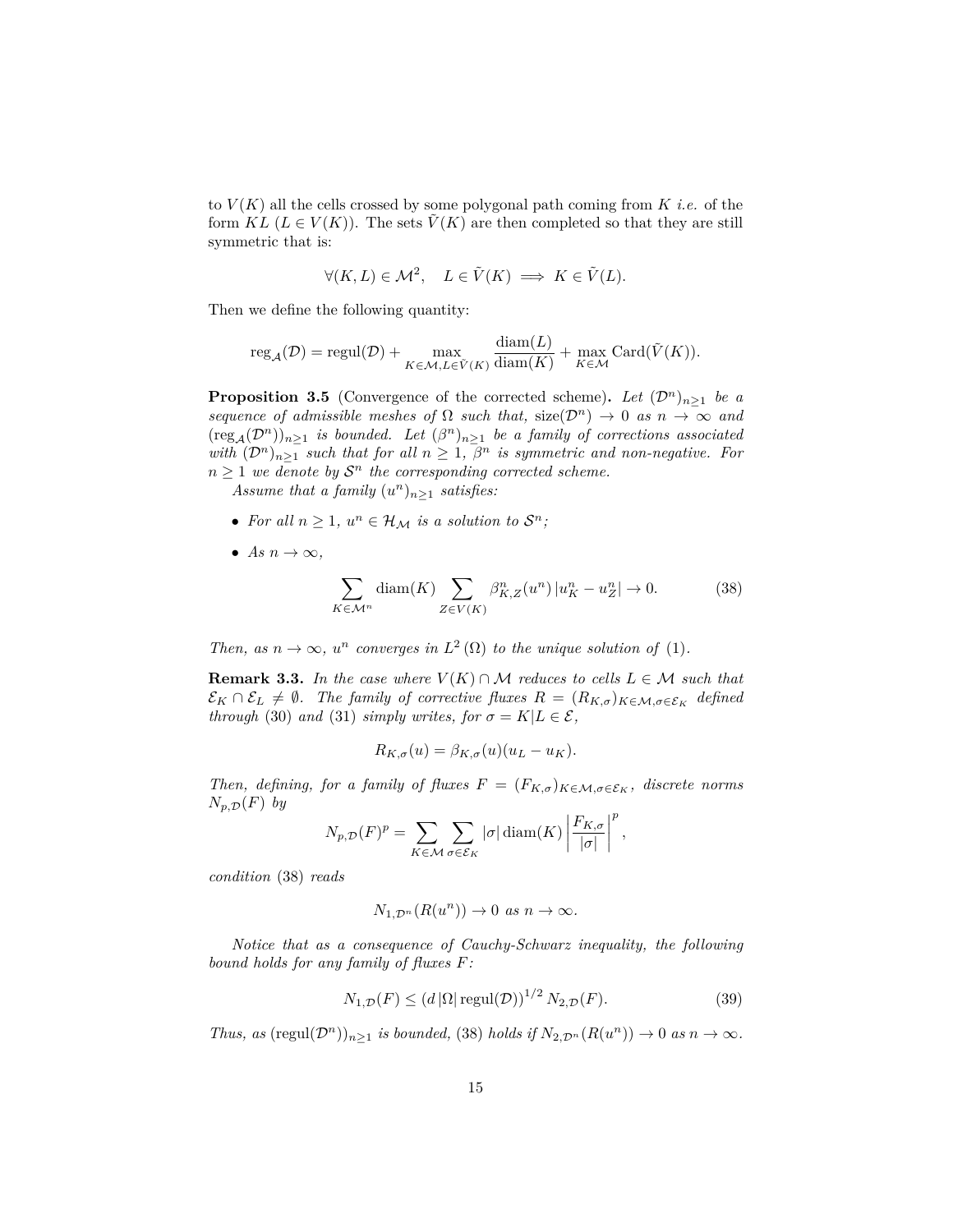**Remark 3.4.** *The additional numerical diffusion term* diam $(K)\Delta_K(u)$  *in* (23) *is conservative: it writes, for all*  $u \in \mathcal{H}_{\mathcal{M}}$  *and all*  $K \in \mathcal{M}$ *,* 

$$
\text{diam}(K)\Delta_K(u) = \sum_{\sigma \in \mathcal{E}_K} r_{K,\sigma}(u),
$$

*with*  $r_{K,\sigma}(u) = |\sigma|(u_L - u_K)$ . Now remark that if  $\theta \geq \text{regul}(\mathcal{D})$  then we have

$$
\forall u \in \mathcal{H}_{\mathcal{M}}, \quad N_{2,\mathcal{D}}(r(u)) \leq C_4 \operatorname{size}(\mathcal{D}) \, \|u\|_{\mathcal{D}},
$$

*with constant*  $C_4$  *only depending on*  $\theta$ *. Provided both* (regul $(\mathcal{D}^n)$ )<sub>*n*≥1</sub> *and* ( $||u^n||_{\mathcal{D}^n}$ )<sub>*n*≥1</sub> *are bounded, this entails that*  $N_{2,\mathcal{D}^n}(r(u^n)) \to 0$  *as*  $n \to \infty$ *.* 

*Proof of Proposition 3.5.* We proceed as mentioned above: we use first coercivity to extract a convergent subsequence of  $(u^n)_{n\geq 1}$ , then the consistency of the initial scheme together with assumption (38) allow to pass to the limit in the corrected scheme.

Given  $n \geq 1$ , Proposition 3.3 shows that  $S<sup>n</sup>$  is coercive with constant  $\zeta$ and thus that the *a priori* estimate (9) holds for  $u^n$ . Since  $(\text{regul}(\mathcal{D}^n))_{n\geq 1}$ is bounded and since  $\zeta$  does not depend on *n*, this estimate proves that the sequence  $(\Vert u^n \Vert_{\mathcal{D}^n})_{n \geq 1}$  is bounded. Thus, according to the discrete compactness results for bounded families in the discrete  $H_0^1$  norm (see [10] lemmas 5.6 and 5.7 with  $p = 2$ ), there exists  $\bar{u} \in H_0^1(\Omega)$  such that, up to a subsequence,  $u^n \to \bar{u}$  in  $L^2(\Omega)$ . Since (1) has a unique solution, if we prove that  $\bar{u}$  is indeed this solution, then we will get that the whole family  $(u^n)_{n\geq 1}$  converges to  $\bar{u}$  as  $n \to \infty$ .

To simplify the notations, we drop the index *n* and assume that  $u = u^n$ converges to  $\bar{u}$  as size(D)  $\rightarrow$  0 and we show that  $\bar{u}$  is the weak solution to (1). Given  $\varphi \in C_c^{\infty}(\Omega)$  we set  $\varphi_{\mathcal{D}} = (\varphi_K)_{K \in \mathcal{M}} \in \mathcal{H}_{\mathcal{M}}$  with  $\varphi_K = \varphi(x_K)$ . Multiplying the equation on *K* (16) by  $\varphi_K$  and summing over *K*  $\in \mathcal{M}$  we get:

$$
-\sum_{K\in\mathcal{M}}\mathcal{A}_K(u)\varphi_K+\sum_{K\in\mathcal{M}}\mathcal{R}_K(u)\varphi_K=\int_{\Omega}f\varphi_{\mathcal{D}}.
$$
 (40)

The right-hand side tends to  $\int_{\Omega} f \varphi$  as size(D)  $\to 0$ . Besides, since reg<sub>A</sub>(D) is bounded, assumption *(A3)* on the consistency of the initial scheme ensure that, along the extracted subfamily, we have

$$
-\sum_{K\in\mathcal{M}}\mathcal{A}_K(u)\varphi_K\to\int_{\Omega}D\nabla\bar{u}\nabla\varphi,
$$

as  $size(\mathcal{D}) \rightarrow 0$ .

Let us prove the corrected term in the left-hand side of (40) vanishes as  $size(\mathcal{D}) \rightarrow 0$ . Gathering by polygonal paths, we can write

$$
\sum_{K \in \mathcal{M}} \mathcal{R}_K(u) \varphi_K = \sum_{IJ \in \mathcal{C}} \beta_{I,J}(u) (u_I - u_J) (\varphi_I - \varphi_J) + \sum_{K \in \mathcal{M}} \sum_{\sigma \in \mathcal{E}_K \cap \mathcal{E}_{ext}} \beta_{K,\sigma}(u) u_K \varphi_K.
$$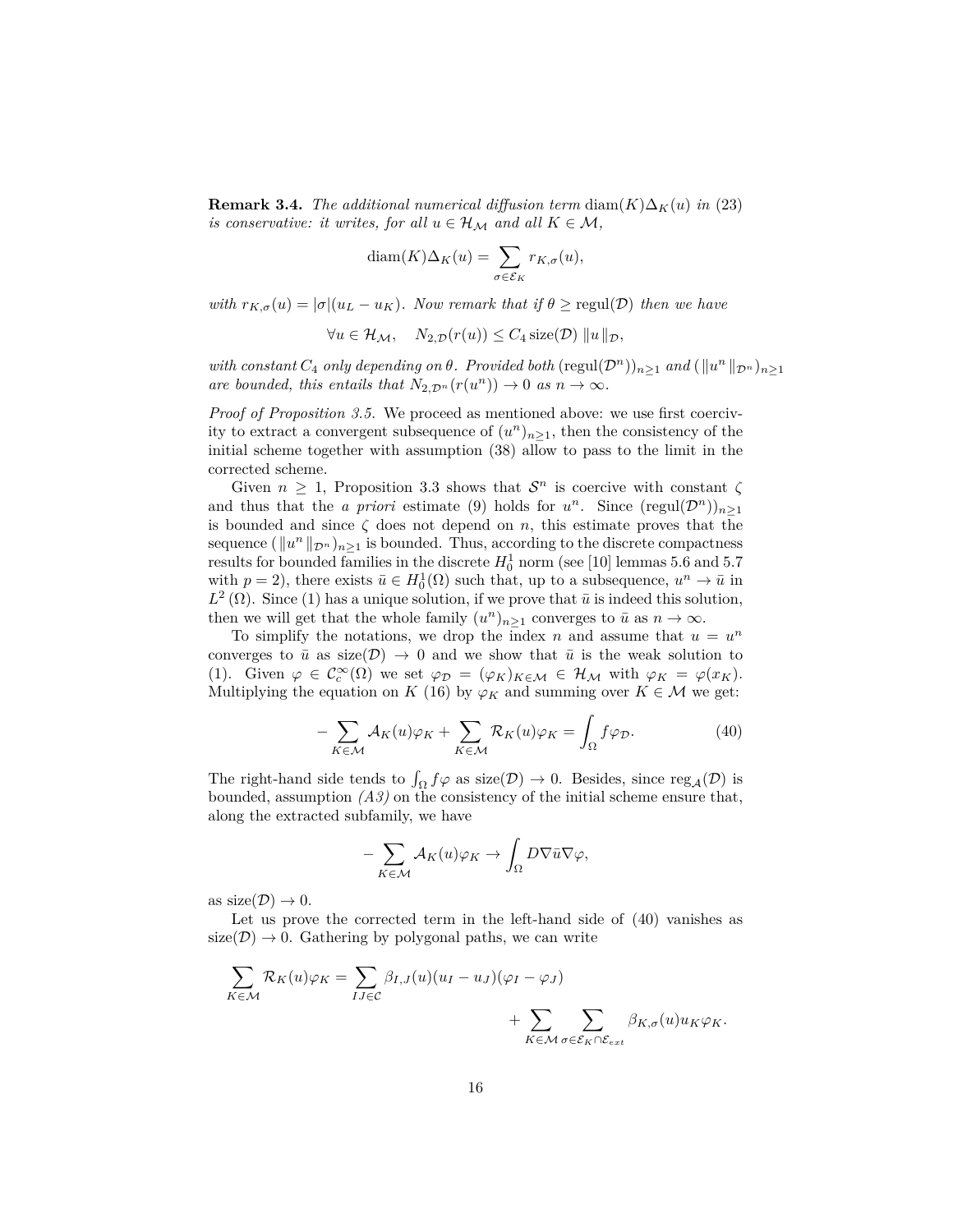Hence

$$
\left| \sum_{K \in \mathcal{M}} \mathcal{R}_K(u) \varphi_K \right| \leq \sum_{K \in \mathcal{M}} \sum_{Z \in V(K)} \beta_{K,Z}(u) \left| u_K - u_Z \right| \left| \varphi_K - \varphi_Z \right|.
$$
 (41)

Now note that since  $\varphi$  is regular, compactly supported in  $\Omega$ , and since  $\mathrm{reg}_{\mathcal{A}}(\mathcal{D})$ is bounded, there exists  $C_5$  not depending on  $\overline{D}$  such that

$$
|\varphi_K - \varphi_Z| \le C_5 \operatorname{diam}(K)
$$

for all  $K \in \mathcal{M}$  and all  $Z \in V(K)$ . Using this last inequality in (41) proves, according to (38), that

$$
\sum_{K\in\mathcal{M}}\mathcal{R}_K(u)\varphi_K\to 0
$$

as  $size(\mathcal{D})$  goes to 0.

Sending size( $\mathcal{D}$ )  $\rightarrow$  0 in (40) (along the extracted subfamily) we finally get, for any  $\varphi \in \mathcal{C}_c^{\infty}(\Omega)$ ,

$$
\int_{\Omega} D \nabla \bar{u} \nabla \varphi = \int_{\Omega} f \varphi,
$$

which proves, as announced, that  $\bar{u}$  is the weak solution to (1).

 $\Box$ 

### **3.4 Examples of corrections**

Using the tools from the previous section we study two actual examples of corrections. For each one, we give numerical conditions ensuring the corrected scheme converges.

#### **3.4.1 A first correction**

Given some parameter  $\eta > 0$ , we consider first the following correction  $\beta^{\mathcal{D}}$ defined, for all  $u \in \mathcal{H}_{\mathcal{M}}$ , all  $K \in \mathcal{M}$  and all  $Z \in V(K)$ , by:

• If  $Z = \sigma \in \mathcal{E}_{ext}$ , then

$$
\beta_{K,\sigma}(u) = \frac{|\mathcal{A}_K(u)|}{\sum_{Y \in V(K)} |u_Y - u_K|} + \eta \min\left(|\sigma|, \frac{|K|}{\sum_{Y \in V(K)} |u_K - u_Y|}\right). \tag{42}
$$

• If  $Z = L \in \mathcal{M}$ , then

$$
\beta_{K,L}(u) = \frac{|\mathcal{A}_K(u)|}{\sum_{Y \in V(K)} |u_Y - u_K|} + \frac{|\mathcal{A}_L(u)|}{\sum_{Y \in V(L)} |u_Y - u_L|} + \eta \min\left(|K|L|, \frac{|K|}{\sum_{Y \in V(K)} |u_Y - u_K|} + \frac{|L|}{\sum_{Y \in V(L)} |u_Y - u_L|}\right). \tag{43}
$$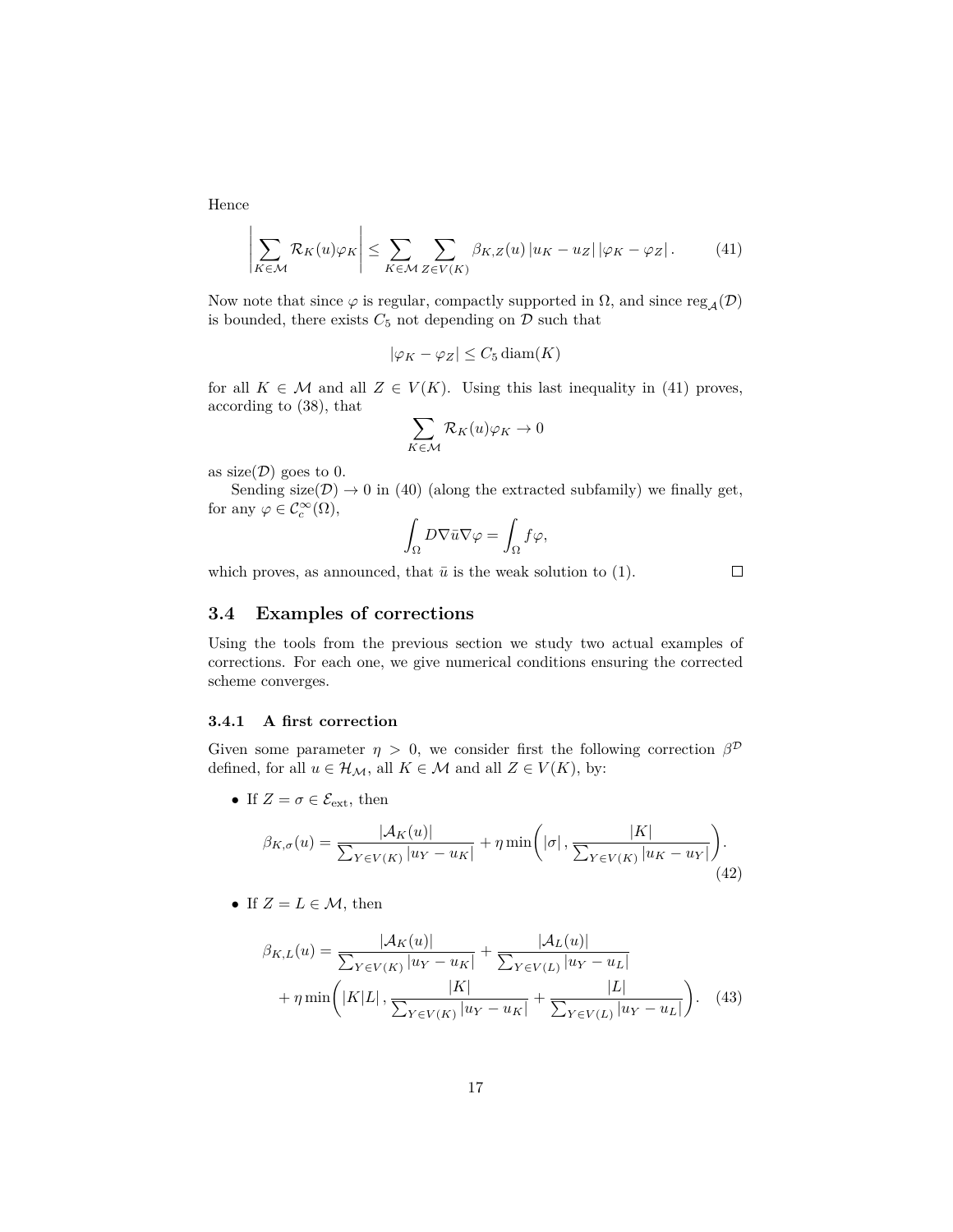This correction is slightly different from the one previously defined by (34)-(35). More precisely the difference lies in the last term that is in the augmentation chosen in step 4 of the guidelines from section 3.2.4. The modified augmentation chosen above still brings monotonicity and takes better care of the convergence of the scheme.

Note that the function  $\beta_{K,Z} : \mathcal{H}_{\mathcal{M}} \to \mathbb{R}$  are continuous outside the set  ${u \in \mathcal{H}_{\mathcal{M}}$ ;  $u_K - u_Z \neq 0}$  and bounded on  $\mathcal{H}_{\mathcal{M}}$  according to (14). Hence the corrective term  $\mathcal{R}^{\overline{\mathcal{D}}}$ :  $\mathcal{H}_{\mathcal{M}} \to \mathcal{H}_{\mathcal{M}}$  defined through (17) is continuous so that Proposition 3.4 guarantees the corresponding corrected scheme  $\mathcal{S}^{\mathcal{D}}(u) = f_{\mathcal{D}}$  has at least one solution.

**Proposition 3.6.** *Let*  $\eta > 0$  *and let*  $(\mathcal{D}^n)_{n \geq 1}$  *be a sequence of admissible meshes of*  $\Omega$  *such that*  $size(\mathcal{D}^n) \to 0$  *as*  $n \to \infty$  *and*  $(res_{\mathcal{A}}(\mathcal{D}^n))_{n \geq 1}$  *is bounded. For all*  $n \geq 1$  *we denote by*  $S^n$  :  $\mathcal{H}_{\mathcal{M}^n} \to \mathcal{H}_{\mathcal{M}^n}$  *the corrected scheme defined through* (42)<sup>*–*</sup>(43)*. Let*  $(u^n)_{n\geq 1}$  *be a sequence of discrete functions satisfying* 

- For all  $n \geq 1$ ,  $u^n \in \mathcal{H}_{\mathcal{M}^n}$  is a solution to  $\mathcal{S}^n$ ;
- *As*  $n \to \infty$ ,

$$
\sup_{K \in \mathcal{M}^n} \left\{ \left| \mathcal{A}_K^{\mathcal{D}^n}(u^n) \right| \frac{\text{diam}(K)}{|K|} \right\} \to 0. \tag{44}
$$

*Then, as*  $n \to \infty$ ,  $u^n$  *converges in*  $L^2(\Omega)$  *to the unique solution of* (1)*.* 

*Proof.* We show that the family of solutions  $(u^n)_{n\geq 1}$  matches condition (38). For simplicity, we drop the index *n*. For all  $K \in \mathcal{M}$  and all  $Z \in V(K)$  we have:

$$
\beta_{K,Z}(u) |u_K - u_Z| \leq |\mathcal{A}_K(u)| + |\mathcal{A}_Z(u)| + \eta |K|Z| |u_K - u_Z|.
$$

Thus, reg<sub>A</sub>( $\mathcal{D}$ ) being bounded, there exists  $C_6$  independent of  $\mathcal D$  such that

$$
\sum_{K \in \mathcal{M}} \text{diam}(K) \sum_{Z \in V(K)} \beta_{K,Z}(u) |u_K - u_Z| \le
$$
  

$$
C_6 \sum_{K \in \mathcal{M}} \text{diam}(K) |\mathcal{A}_K(u)| + \eta N_{1,\mathcal{D}}(r(u)), \quad (45)
$$

with  $N_{1,\mathcal{D}}(r(u)) = \sum_{K \in \mathcal{M}} \text{diam}(K) \sum_{\sigma \in \mathcal{E}_K} |\sigma| |u_K - u_L|$ . Remark 3.4, together with inequality (39), yield

$$
N_{1,\mathcal{D}}(r(u)) \xrightarrow[\text{size}(\mathcal{D}) \to 0]{} 0. \tag{46}
$$

Besides, the first term of the right hand side in (45) can be bounded above as follows:

$$
\sum_{K \in \mathcal{M}} \text{diam}(K) \left| \mathcal{A}_K(u) \right| \leq |\Omega| \sup_{K \in \mathcal{M}} \left\{ |\mathcal{A}_K(u)| \frac{\text{diam}(K)}{|K|} \right\}
$$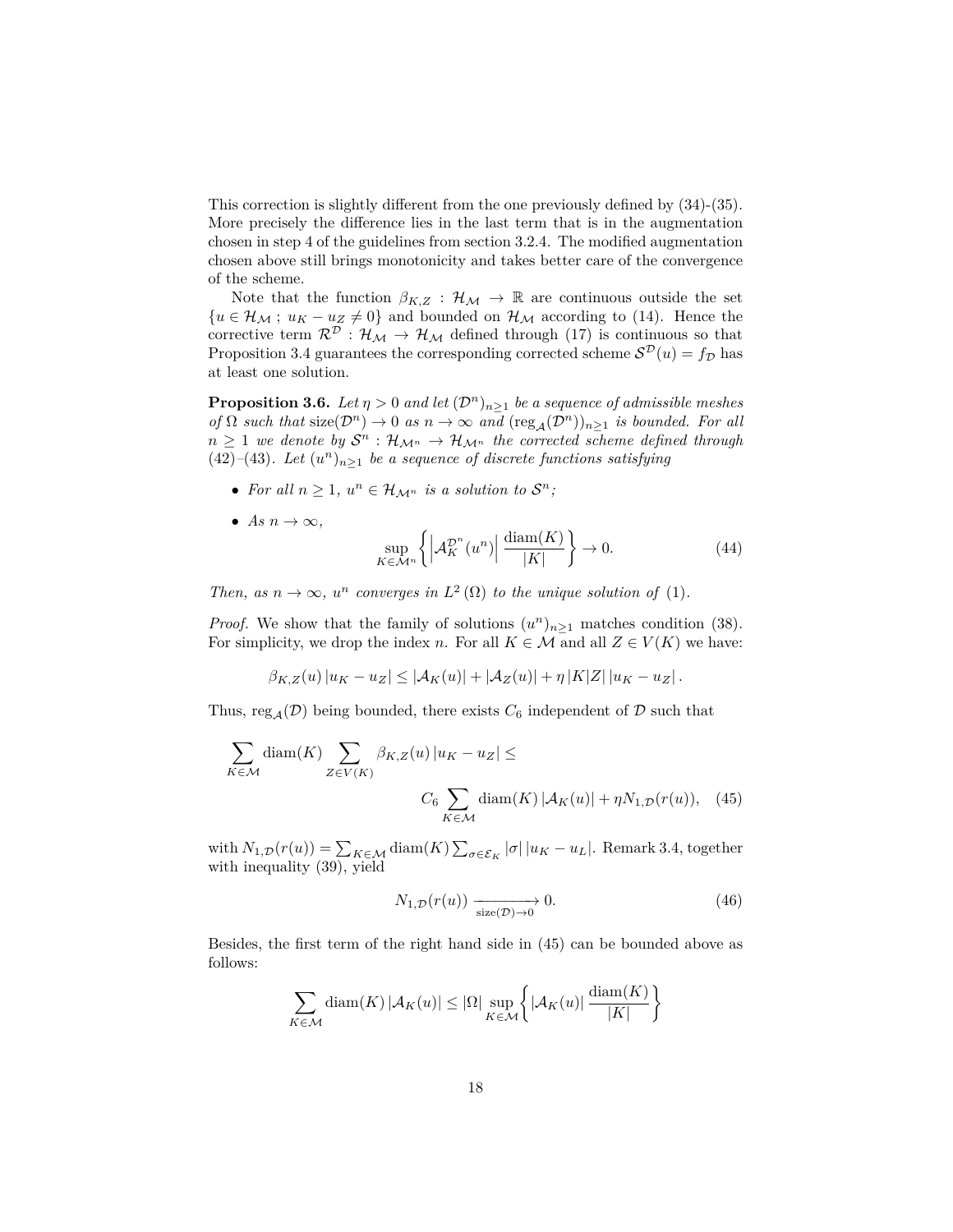which, thanks to (44), implies

$$
\sum_{K \in \mathcal{M}} \text{diam}(K) \left| \mathcal{A}_K(u) \right| \xrightarrow{\text{size}(\mathcal{D}) \to 0} 0. \tag{47}
$$

Substituting estimates (46) and (47) into (45) proves that, as  $size(\mathcal{D}) \rightarrow 0$ ,

$$
\sum_{K \in \mathcal{M}} \text{diam}(K) \sum_{Z \in V(K)} \beta_{K,Z}(u) |u_K - u_Z| \to 0,
$$

which, according to Proposition 3.5, gives the desired result.

 $\Box$ 

#### **3.4.2 A regularized correction**

As we pointed out above, the main drawback of the correction defined by (36) is that the resulting scheme is not a continuous function of  $u \in \mathcal{H}_{\mathcal{M}}$ . Actually, discontinuity mainly comes from the family  $\gamma^{\mathcal{D}}$  given by (26) which has been used to build the correction following the steps 1–4 from section 3.2.4. Given a positive parameter  $\varepsilon$ , let us replace  $\gamma^{\mathcal{D}}$  by a smoothed family  $\gamma^{\varepsilon}$  which writes, for  $u \in \mathcal{H}_{\mathcal{M}}, K \in \mathcal{M}$  and  $Z \in V(K)$ ,

$$
\gamma_{K,Z}^{\varepsilon}(u) = \frac{1}{\text{Card}_{\varepsilon} V(K)^{*}(|u_K - u_Z| + \varepsilon)},\tag{48}
$$

in which the smoothed version  $\text{Card}_{\varepsilon}V(K)^*$  of  $\text{Card }V(K)^*$  is defined, for  $u \in$  $\mathcal{H}_{\mathcal{M}}$  and  $K \in \mathcal{M}$ , by:

$$
Card_{\varepsilon}V(K)^* = \sum_{Z \in V(K)} \frac{|u_K - u_Z|}{|u_K - u_Z| + \varepsilon}.
$$

Note that this smoothed version of  $\gamma^{\mathcal{D}}$  still matches the condition (18) of Propostion 3.1 so that, following the steps given in section 3.2.4, we can start from  $\gamma^{\varepsilon}$ to build a smoothed correction  $\beta^{\varepsilon}$  defined, for  $u \in \mathcal{H}_{\mathcal{M}}, K \in \mathcal{M}$  and  $Z \in V(K)$ , by

$$
\beta_{K,Z}^{\varepsilon}(u) = \max\left(\frac{|\mathcal{A}_K(u)|}{\text{Card}_{\varepsilon}V(K)^*}, \frac{|\mathcal{A}_Z(u)|}{\text{Card}_{\varepsilon}V(Z)^*}\right) \frac{1}{|u_K - u_Z| + \varepsilon} + \frac{|K|Z| d_{K|Z}}{|u_K - u_Z| + \varepsilon}
$$
(49)

with the convention  $\frac{|Az(u)|}{\text{Card}_{\varepsilon}V(Z)^*} = 0$  if  $Z = \sigma \in \mathcal{E}_{ext}$ .

The corresponding corrected scheme  $S^{\varepsilon}$  thus writes, for all  $u \in \mathcal{H}_{\mathcal{M}}$  and all  $K \in \mathcal{M}$ ,

$$
\mathcal{S}_{K}^{\varepsilon}(u) = -\mathcal{A}_{K}(u)
$$
  
+ 
$$
\sum_{Z \in V(K)} \max\left(\frac{|\mathcal{A}_{K}(u)|}{\text{Card}_{\varepsilon}V(K)^{*}}, \frac{|\mathcal{A}_{Z}(u)|}{\text{Card}_{\varepsilon}V(Z)^{*}}\right) \text{sgn}_{\varepsilon}(u_{K} - u_{Z}) + \delta_{K}(u), \quad (50)
$$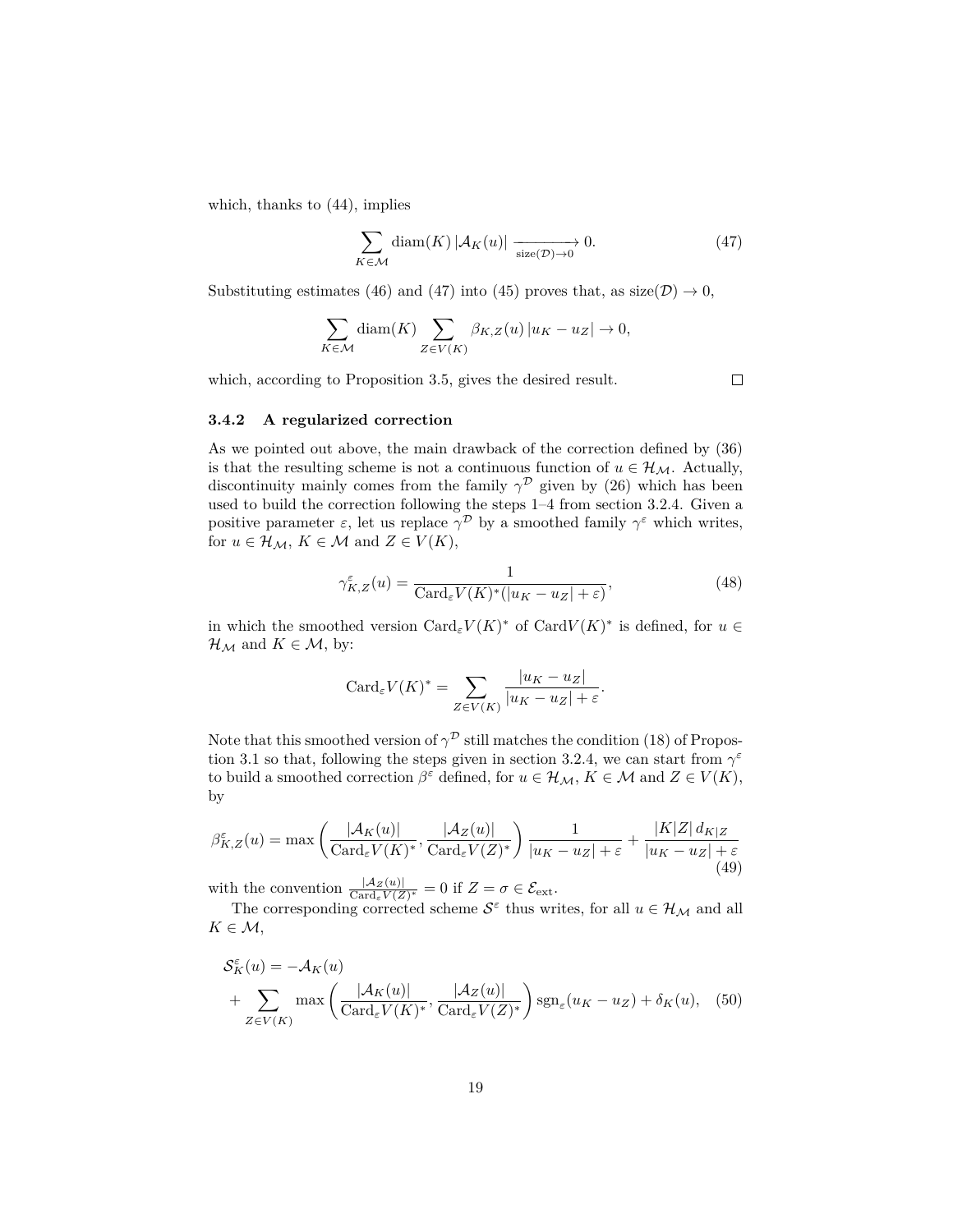where the real function  $\text{sgn}_{\varepsilon}: x \in \mathbb{R} \mapsto x/(|x| + \varepsilon)$  regularizes the function sgn and the function  $\delta_K : \mathcal{H}_M \to \mathcal{H}_M$  is defined, for  $u \in \mathcal{H}_M$ , by

$$
\delta_K(u) = \sum_{\sigma \in \mathcal{E}_K} |\sigma| \, d_{\sigma} \text{sgn}_{\varepsilon}(u_K - u_L).
$$

According to section 3.2.4, this scheme is monotone, conservative and coercive and Proposition 3.4 ensures it admits at least one solution.

**Remark 3.5.** *Considering a sequence* (*u ε* ) *of solutions to the regularized schemes* (50) and sending  $\varepsilon \to 0$ , one can expect to obtain a solution to the unregularized *scheme defined by* (37)*. Indeed, thanks to the* a priori *estimate* (9)*, the sequence*  $(u^{\varepsilon})$  *is bounded in the finite-dimensional space*  $\mathcal{H}_{\mathcal{M}}$  *and then converges, up to a subsequence, to a discrete function*  $u \in \mathcal{H}_M$ . However, passing to the limit *in* (50) *does not prove that u satisfies* (37)*. Actually, since the function* sgn *is not continuous at the origin, we can only conclude that, up to a subsequence, as*  $\varepsilon \to 0$ 

$$
sgn_{\varepsilon}(u_K^{\varepsilon} - u_Z^{\varepsilon}) \to \begin{cases} sgn(u_K - u_Z) & \text{if } u_Z \neq u_K \\ \sigma_{K,Z} & \text{if } u_Z = u_K, \end{cases}
$$

*for some*  $\sigma_{K,Z} \in [-1,1]$ *. Then, as*  $\varepsilon \to 0$ *,* Card<sub> $\epsilon$ </sub>*V*(*K*)<sup>\*</sup>  $\to \Sigma$ (*K*) *with* 

$$
\Sigma(K) = \text{Card}V(K)^* + \sum_{\substack{Z \in V(K) \\ u_Z = u_K}} |\sigma_{K,Z}|.
$$

*Thus we can only conclude that u satisfies the limit scheme*

$$
-\mathcal{A}_{K}(u) + \sum_{Z \in V(K)^{*}} \left\{ \max\left(\frac{|\mathcal{A}_{K}(u)|}{\Sigma(K)}, \frac{|\mathcal{A}_{Z}(u)|}{\Sigma(Z)}\right) + |K|Z| d_{K|Z} \right\} \operatorname{sgn}(u_{K} - u_{Z}) + \sum_{\substack{Z \in V(K) \\ u_{Z} = u_{K}}} \left\{ \max\left(\frac{|\mathcal{A}_{K}(u)|}{\Sigma(K)}, \frac{|\mathcal{A}_{Z}(u)|}{\Sigma(K)}\right) + |K|Z| d_{K|Z} \right\} \sigma_{K,Z} = |K| f_{K},
$$

*which does not coincide with* (37)*.*

In order to address the question of convergence for the scheme  $S^{\varepsilon}$ , the proposition bellow gives an estimate on  $\mathcal{A}^{\mathcal{D}}(u)$  if *u* is a solution to (50).

The statement of this proposition needs to introduce the sets  $V(K)^+$  and  $V(K)^-$  defined, given  $u \in \mathcal{H}_\mathcal{M}$ , by:

$$
V(K)^{+} = \{ Z \in V(K) ; \ A_K(u)(u_Z - u_K) > 0 \},
$$
  

$$
V(K)^{-} = \{ Z \in V(K) ; \ A_K(u)(u_Z - u_K) < 0 \}.
$$

**Proposition 3.7.** *Let*  $\mathcal{D}$  *be an admissible mesh of*  $\Omega$  *and let*  $\theta \ge \text{regul}(\mathcal{D})$  *and*  $\varepsilon > 0$ *. Let u be a solution to*  $S^{\varepsilon}$  *and let*  $K_0 \in \mathcal{M}$  *be such that* 

$$
\frac{|\mathcal{A}_{K_0}(u)|}{\text{Card}_{\varepsilon} V(K_0)^*} = \max_{K \in \mathcal{M}} \frac{|\mathcal{A}_K(u)|}{\text{Card}_{\varepsilon} V(K)^*}.
$$
\n(51)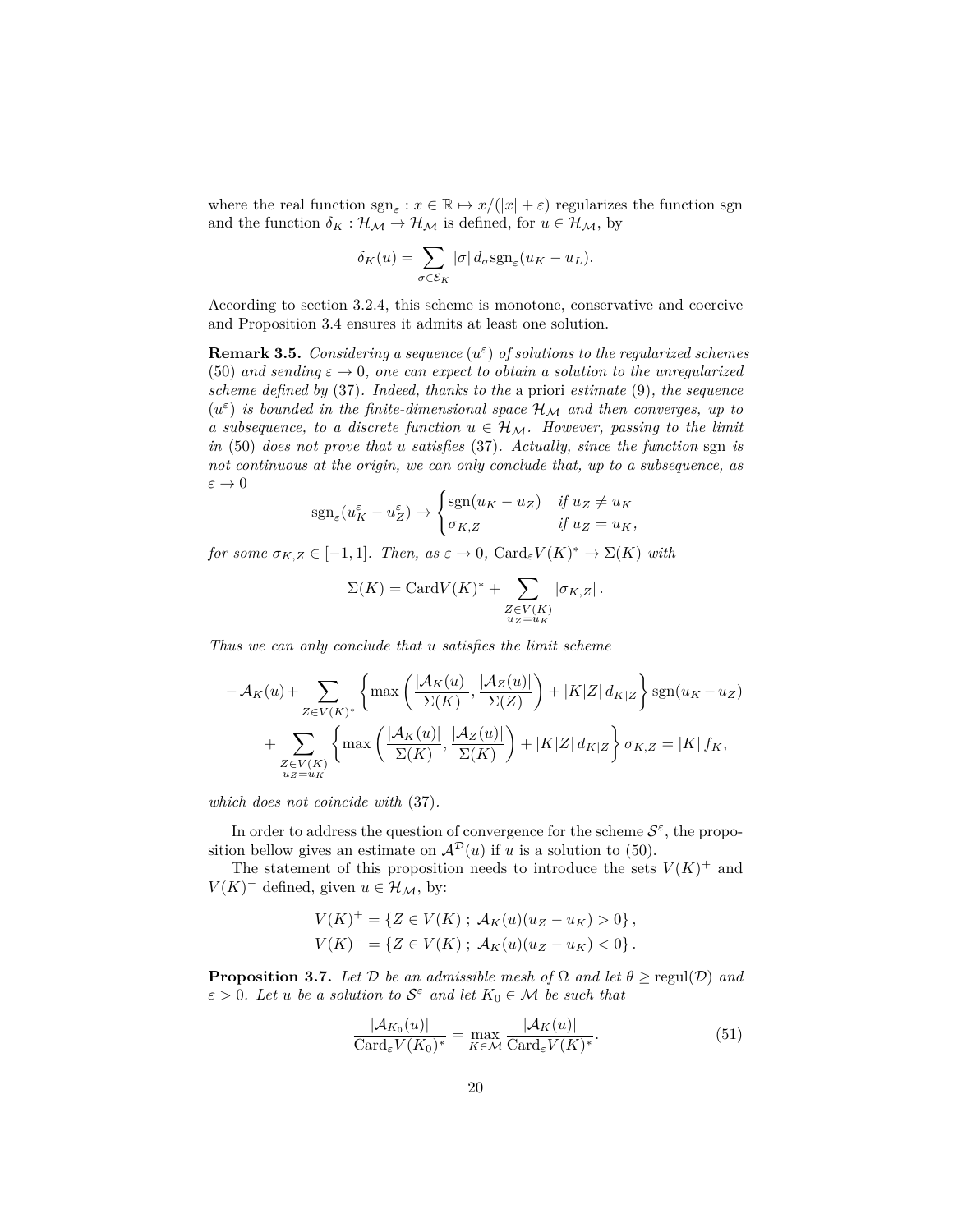*Assume that u satisfies:*

there exists 
$$
Z \in V(K_0)^+
$$
 such that  $|u_{K_0} - u_Z| \ge \varepsilon$ . (52)

*Then there exists*  $C_7$  *only depending on d* and  $\theta$  *such that, for all*  $K \in \mathcal{M}$ ,

$$
\frac{|\mathcal{A}_K(u)|}{\text{Card}_{\varepsilon} V(K)^*} \le |K_0| \, |f_{K_0}| + C_7 \, |K_0| \,. \tag{53}
$$

*Proof.* It is sufficient to prove estimate (53) for  $K = K_0$ . Now the  $K_0$  component of  $\mathcal{S}^{\varepsilon}(u)$  reduces to:

$$
-\mathcal{A}_{K_0}(u) + \sum_{Z \in V(K_0)} \frac{|\mathcal{A}_{K_0}(u)|}{\text{Card}_{\varepsilon} V(K_0)^*} \text{sgn}_{\varepsilon}(u_{K_0} - u_Z) + \delta_{K_0}(u) = |K_0| f_{K_0}.
$$
 (54)

Summing separately on  $V(K_0)^-$  and  $V(K_0)^+$ , we get :

$$
-A_{K_0}(u) + \sum_{Z \in V(K_0)} \frac{|A_{K_0}(u)|}{\text{Card}_{\varepsilon} V(K_0)^*} \text{sgn}_{\varepsilon}(u_{K_0} - u_Z)
$$
  
= 
$$
-A_{K_0}(u) \left(1 - \sum_{Z \in V(K_0)^-} \frac{|\text{sgn}_{\varepsilon}(u_{K_0} - u_Z)|}{\text{Card}_{\varepsilon} V(K_0)^*} + \sum_{Z \in V(K_0)^+} \frac{|\text{sgn}_{\varepsilon}(u_{K_0} - u_Z)|}{\text{Card}_{\varepsilon} V(K_0)^*}\right).
$$

Since condition (18) for the family  $\gamma^{\varepsilon}$  can be written:

$$
\sum_{Z \in V(K_0)^-} \frac{|\operatorname{sgn}_\varepsilon(u_{K_0} - u_Z)|}{\operatorname{Card}_\varepsilon V(K_0)^*} + \sum_{Z \in V(K_0)^+} \frac{|\operatorname{sgn}_\varepsilon(u_{K_0} - u_Z)|}{\operatorname{Card}_\varepsilon V(K_0)^*} = 1,
$$

we then have:

$$
-A_{K_0}(u) + \sum_{Z \in V(K_0)} \frac{|A_{K_0}(u)|}{\text{Card}_{\varepsilon} V(K_0)^*} \text{sgn}_{\varepsilon}(u_{K_0} - u_Z)
$$
  
= 
$$
\frac{-2A_{K_0}(u)}{\text{Card}_{\varepsilon} V(K_0)^*} \sum_{Z \in V(K_0)^+} |\text{sgn}_{\varepsilon}(u_{K_0} - u_Z)|, \quad (55)
$$

Now since  $|\text{sgn}_{\varepsilon}(x)| \geq 1/2$  when  $|x| \geq \varepsilon$ , assumption (52) ensures that

$$
\sum_{Z \in V(K_0)^+} |\text{sgn}_{\varepsilon}(u_{K_0} - u_Z)| \ge 1/2
$$

Substituting (55) in (54), applying triangular inequality and using this last bound lead to:

$$
\frac{|\mathcal{A}_{K_0}(u)|}{\text{Card}_{\varepsilon} V(K_0)^*} \le |K_0| \, |f_{K_0}| + |\delta_{K_0}(u)|. \tag{56}
$$

Finally, remark that, for all  $K \in \mathcal{M}$ ,

$$
|\delta_K(u)| \leq \sum_{\sigma \in \mathcal{E}_K} |\sigma| \, d_{\sigma} \leq d(1+\theta) \, |K| \,. \tag{57}
$$

Plugging this last inequality with  $K = K_0$  into (56) gives the desired estimates.  $\Box$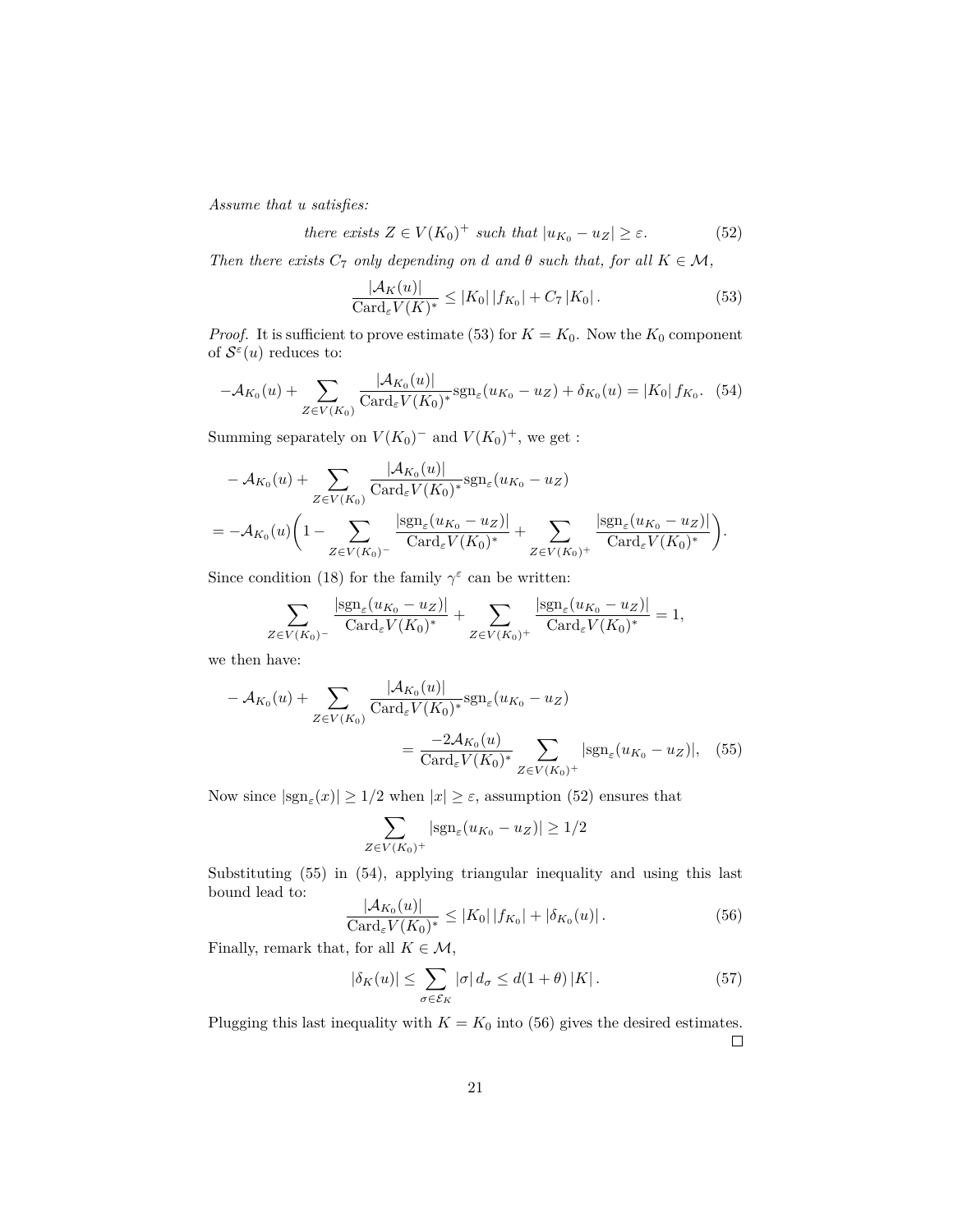Adding some regularity assumption on the mesh, the following result states the convergence of the solution to the scheme  $S^{\varepsilon}$  provided this solution fulfills condition (52) above. In the following, for  $u \in \mathcal{H}_{\mathcal{M}}$ , we will say that  $K \in \mathcal{M}$  is a maximal cell for *u* if:

$$
\frac{|\mathcal{A}_K(u)|}{\text{Card}_{\varepsilon} V(K)^*} = \max_{L \in \mathcal{M}} \frac{|\mathcal{A}_L(u)|}{\text{Card}_{\varepsilon} V(L)^*}.
$$
\n(58)

**Proposition 3.8.** *Assume*  $f \in L^d(\Omega)$ *. Let*  $(\mathcal{D}^n)_{n \geq 1}$  *be a sequence of admissible meshes of*  $\Omega$  *such that*  $size(\mathcal{D}^n) \to 0$  *as*  $n \to \infty$  *and*  $(res_{\mathcal{A}}(\mathcal{D}^n))_{n \geq 1}$  *is bounded; assume that exists*  $C_8 > 0$  *verifying,* 

$$
\forall n \ge 1, \forall K, L \in \mathcal{M}^n, \quad |K| \le C_8 |L|.
$$
 (59)

Let  $(\varepsilon_n)_{n\geq 1}$  *be a sequence of positive real numbers and let*  $(u^n)_{n\geq 1}$  *be a sequence of discrete functions satisfying:*

- For all  $n \geq 1$ ,  $u^n \in \mathcal{H}_{\mathcal{M}^n}$  is a solution to the scheme  $\mathcal{S}^{\varepsilon_n}$ .
- For all  $n \geq 1$ , there exists a maximal cell  $K_0^n \in \mathcal{M}^n$  for  $u^n$  for which

there exists 
$$
Z \in V(K_0^n)^+
$$
 such that  $\left| u_{K_0^n}^n - u_Z^n \right| \geq \varepsilon_n$ . (60)

*Then, as*  $n \to \infty$ *,*  $u^n$  *converges in*  $L^2(\Omega)$  *to the unique solution of* (1)*.* 

*Proof.* We show that, thanks to assumption (60) made on  $(u^n)_{n\geq 1}$ , condition (38) of Proposition 3.5 is satisfied. For simplicity, we drop the index *n*. From Proposition 3.7 and inequality (57), we know since  $\text{reg}_{A}(\mathcal{D})$  is bounded that there exists a constant  $C_9$  independent of  $\mathcal D$  and  $\varepsilon$  such that, for all  $K \in \mathcal M$ ,

$$
\sum_{Z \in V(K)} \beta_{K,Z}^{\varepsilon}(u) |u_K - u_Z| \leq C_9 \int_{K_0} (|f| + 1) + C_9 |K|.
$$

From Hölder inequality and assumption (59), we get

$$
\sum_{Z \in V(K)} \beta_{K,Z}^{\varepsilon}(u) |u_K - u_Z| \le C_{10} |K|^{\frac{d-1}{d}} \left( \int_{K_0} (|f| + 1)^d \right)^{\frac{1}{d}} + C_{10} |K|, \quad (61)
$$

with  $C_{10} = \max(C_8^{\frac{d-1}{d}}C_9, C_9)$ . Next note that since regul(D) is bounded, we get by  $(2)$ ,

$$
\forall K \in \mathcal{M}, \quad \text{diam}(K) \le C_{11} \left| K \right|^{\frac{1}{d}}, \tag{62}
$$

where  $C_{11}$  is independent of  $D$ . Then, bounding diam( $K$ ) either by this last inequality or size( $\mathcal{D}$ ), we get  $C_{12}$  that does not depend on  $\mathcal D$  or  $\varepsilon$  such that:

$$
\sum_{K \in \mathcal{M}} \text{diam}(K) \sum_{Z \in V(K)} \beta_{K,Z}^{\varepsilon}(u) |u_K - u_Z| \le C_{12} \Bigl( \int_{K_0} (|f| + 1)^d \Bigr)^{\frac{1}{d}} + C_{12} \text{ size}(\mathcal{D}),
$$

Noting that, since  $|f| + 1 \in L^d(\Omega)$ ,  $\int_{K_0} (|f| + 1)^d \to 0$  as size(*D*) tends to 0, this last inequality guarantees we can apply Proposition 3.5 and therefore conclude that  $u \to \bar{u}$  in  $L^2(\Omega)$  as size( $\mathcal{D}$ )  $\to 0$ .  $\Box$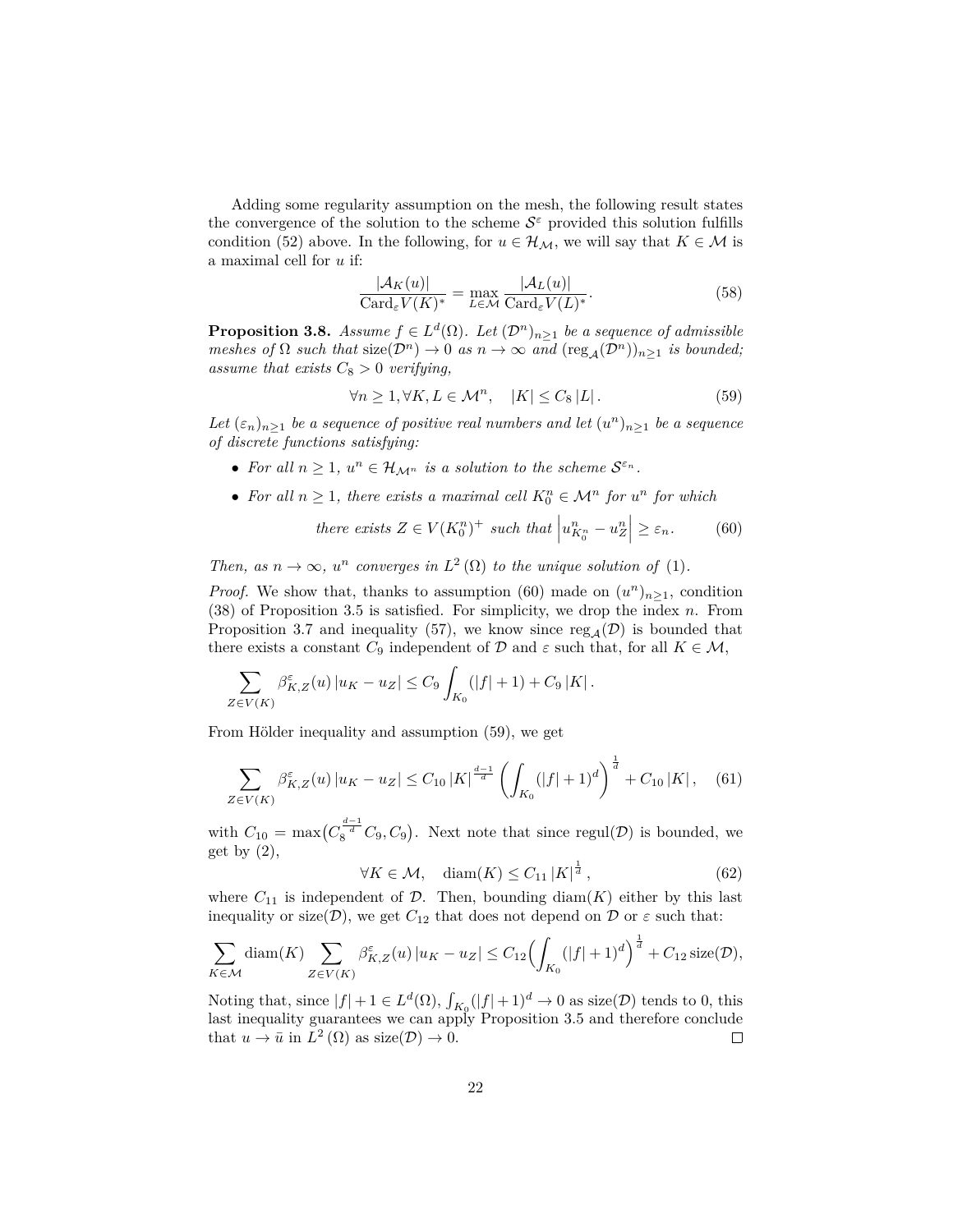# **4 Numerical results**

To deal with the nonlinear terms, we perform an iterative algorithm. Let us denote  $u^i$  the value of the solution where  $i$  is a fixed point iteration. We fix  $u = u^i$  in  $\beta_{K,Z}(u)$  in (16) and the iterative scheme can be written :

$$
\forall K \in \mathcal{M}, \quad -\mathcal{A}_K(u^{i+1}) + \sum_{Z \in V(K)} \beta_{K,Z}(u^i)(u_K^{i+1} - u_Z^{i+1}) = |K|f_K
$$

We stop the algorithm when the criterion  $\frac{||u^{i+1} - u^i||}{||u||}$  $\frac{|u - u|}{||u^i||} \le 10^{-4}$  is satisfied. Moreover, we use grids of squares of surface  $h^2$ , h changing from  $\frac{1}{8}$  to  $\frac{1}{128}$ . Some notations used to present the numerical results are given in Table 1.

| $\hbar$                   | size of the discretization                                                      |
|---------------------------|---------------------------------------------------------------------------------|
| $\overline{L^2$ error     | $L^2$ error of the computed solution with respect to the analytical solution    |
| ratiol2                   | order of convergence, in $L^2$ norm, of the method                              |
| nit                       | number of iterations needed to compute the approximate solution of $\mathcal S$ |
| Min. Val.                 | $\min u_{K,K} \in M$                                                            |
| Max. Val.                 | $\max u_{K,K} \in \mathcal{M}$                                                  |
| $ u_{K_0} - u_{Z^*} $     | $\max_{Z \in V(K_0)^+}  u_{K_0} - u_Z $                                         |
| $\frac{ A_{K^*} }{ K^* }$ | $\overline{\max_{K \in \mathcal{M}}, \frac{ \mathcal{A}_K }{ K }}$              |

Table 1: Notations.

#### **4.1 Stationary analytical solution**

In order to numerically estimate the convergence of the scheme, let us consider the following elliptic problem:

$$
\begin{cases}\n-\text{div}(D\nabla \bar{u}) = f \text{ in } \Omega = ]0, 0.5[\times]0, 0.5[\n\\ \bar{u}(x, y) = \sin(\pi x) \sin(\pi y) \text{ for } (x, y) \in \partial\Omega\n\end{cases}
$$
\n(63)

with

$$
D = \frac{1}{(x^2 + y^2)} \begin{pmatrix} y^2 + \alpha x^2 & -(1 - \alpha)xy \\ -(1 - \alpha)xy & x^2 + \alpha y^2 \end{pmatrix}
$$

and

$$
\begin{cases}\n u_{\text{ana}} = \sin(\pi x) \sin(\pi y) \\
 f = -\operatorname{div} D \nabla u_{\text{ana}}\n\end{cases} (64)
$$

The parameter  $\alpha$  is equal to 10<sup>-6</sup> and the anisotropy ratio is equal to 10<sup>6</sup>. We check that  $f \geq 0$ .

We show the results obtained in Table 2 with the scheme developped in [1] (S. 1), with the first correction (S. 2) and with the regularized correction (S. 3). For the scheme 2, we choose  $\eta = 2$ . For the scheme 3, we choose  $\varepsilon = 4h^2$ .

It is clear that the original scheme is at least second order in space but we observe large oscillations. Concerning the scheme 2 and 3, they become first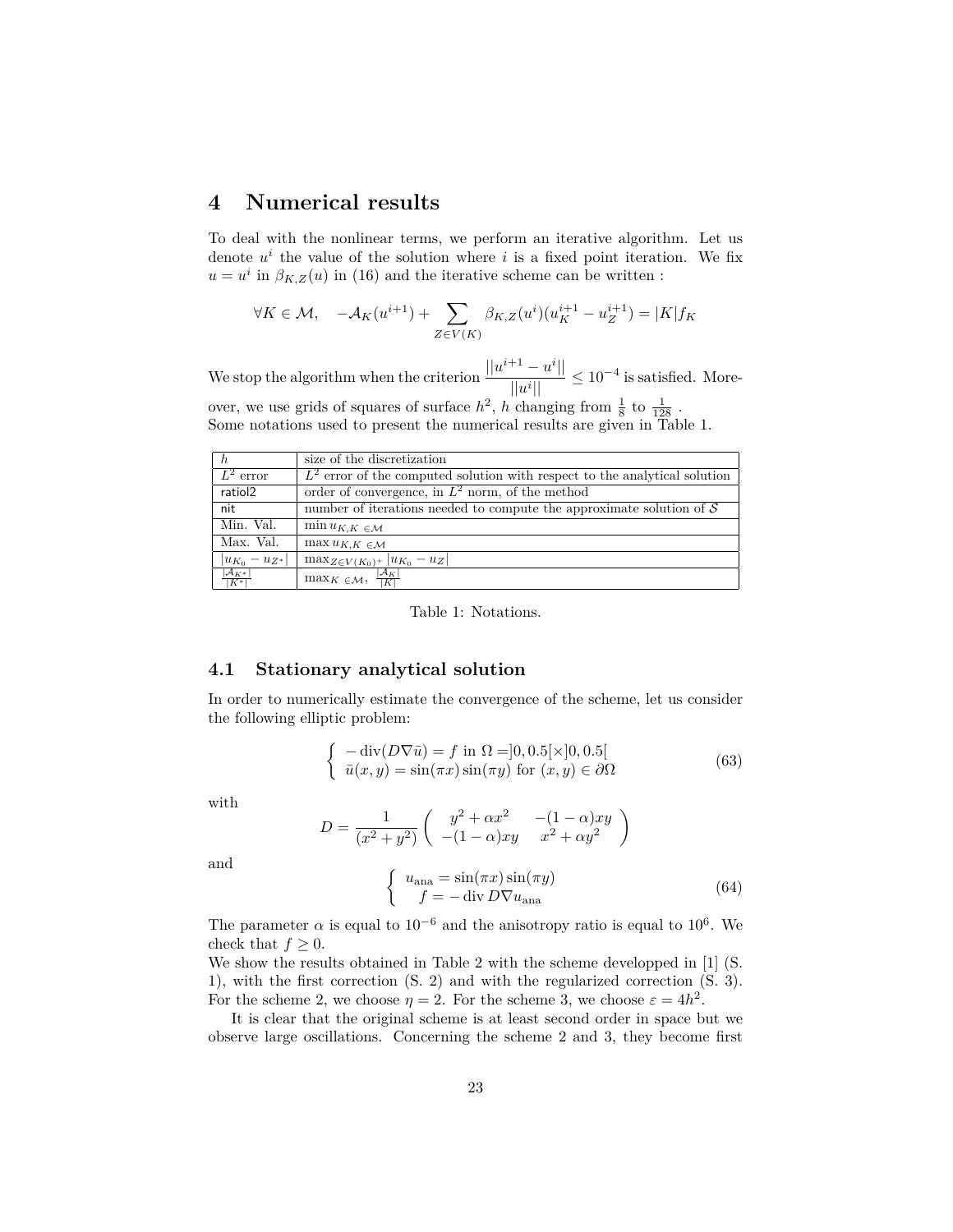| h.                               |                                  | $\overline{16}$       | $rac{1}{32}$          | $rac{1}{64}$           | $\frac{1}{128}$        |
|----------------------------------|----------------------------------|-----------------------|-----------------------|------------------------|------------------------|
| $L^2$ error (S. 1)               | $5.21 \times 10^{-1}$            | $1.96 \times 10^{-1}$ | $7.14 \times 10^{-2}$ | $1.65 \times 10^{-2}$  | $2.14 \times 10^{-3}$  |
| ratiol $2(S. 1)$                 |                                  | 1.41                  | 1.46                  | 2.11                   | 2.95                   |
| Undershoots $(S. 1)$             | $12.5\%$                         | 10 %                  | $5\%$                 | $2\%$                  | $1\%$                  |
| Min. Val. $(S. 1)$               | $-2.9 \times 10^{-1}$            | $-2.4 \times 10^{-1}$ | $-1.4 \times 10^{-1}$ | $-5.26 \times 10^{-2}$ | $-1.33 \times 10^{-2}$ |
| $L^2$ error (S. 2)               | $1.\overline{59 \times 10^{-1}}$ | $8.98 \times 10^{-2}$ | $4.73 \times 10^{-2}$ | $2.47 \times 10^{-3}$  | $1.30 \times 10^{-2}$  |
| ratiol $2(S. 2)$                 |                                  | 0.82                  | 0.93                  | 0.94                   | 0.93                   |
| nit                              | 7                                | 11                    | 13                    | 13                     | 13                     |
| $\frac{ {\cal A}_{K^*} }{ K^* }$ | 13.26                            | 15.80                 | 16.60                 | 17.25                  | 18.09                  |
| $L^2$ error (S. 3)               | $9.03 \times 10^{-2}$            | $4.27 \times 10^{-2}$ | $2.12 \times 10^{-2}$ | $1.00 \times 10^{-2}$  | $4.75 \times 10^{-3}$  |
| ratiol $2(S. 3)$                 |                                  | 1.08                  | 1.01                  | 1.07                   | 1.08                   |
| nit                              | 15                               | 17                    | 18                    | 18                     | 15                     |
| $ u_{K_0} - u_{Z^*} $            | $1.43 \times 10^{-1}$            | $3.62 \times 10^{-2}$ | $9.10 \times 10^{-3}$ | $2.28 \times 10^{-3}$  | $5.70 \times 10^{-4}$  |
| $\varepsilon$                    | $6.25 \times 10^{-2}$            | $1.56 \times 10^{-2}$ | $3.90 \times 10^{-3}$ | $9.77 \times 10^{-4}$  | $2.44 \times 10^{-4}$  |

Table 2: Numerical results for (63) with the original scheme, the first correction and the regularized correction as a function of the discretization step.

order in space but all oscillations disappear.

For the the scheme 2, looking at the terms  $\frac{|A_{K^*}|}{|K^*|}$ , we check the assumptions of Proposition 3.6.

For the scheme 3, we also check the assumptions of Proposition 3.8. As we use squares, the grids satisfy clearly the inequalities (59). Moreover, looking at the terms  $|u_{K_0} - u_{Z^*}|$ , the inequalities (60) are verified for all the grids.

#### **4.2 Stationary non analytical solution**

In order to evaluate the respect of the discrete maximum principle, we now consider the problem:

$$
\begin{cases}\n-\text{div}(D\nabla\bar{u}) = f \text{ in } \Omega = ]0, 0.5[\times]0, 0.5[\n\overline{u} = 0 \text{ on } \partial\Omega\n\end{cases} (65)
$$

and

$$
f(x,y) = \begin{cases} 10. \text{ if } (x,y) \in ]0.25, 0.5[\times]0.25, 0.5[\\ 0. \text{ otherwise} \end{cases}
$$
(66)

where *D* is as before (see (63)). We also choose  $\eta = 2$  and  $\varepsilon = 4h^2$ .

The Table 3 shows the minimum and the maximum values for the original scheme, the first correction and the regularized correction. It is interesting to observe that the oscillations can be quite large unless the grid is thin. Figure 2 shows that they can be numerous even on the thin grid. On the other hand, as expected, no such oscillations appear with the modified schemes (Figure 1). For the two corrected schemes, the number of iterations seems to be bounded as a function of the discretization step when we refine the grid. Moreover, looking at the terms  $\frac{|A_{K^*}|}{|K^*|}$  and  $|u_{K_0} - u_{Z^*}|$ , the inequalities (44) and (60) are also satisfied for all the grids.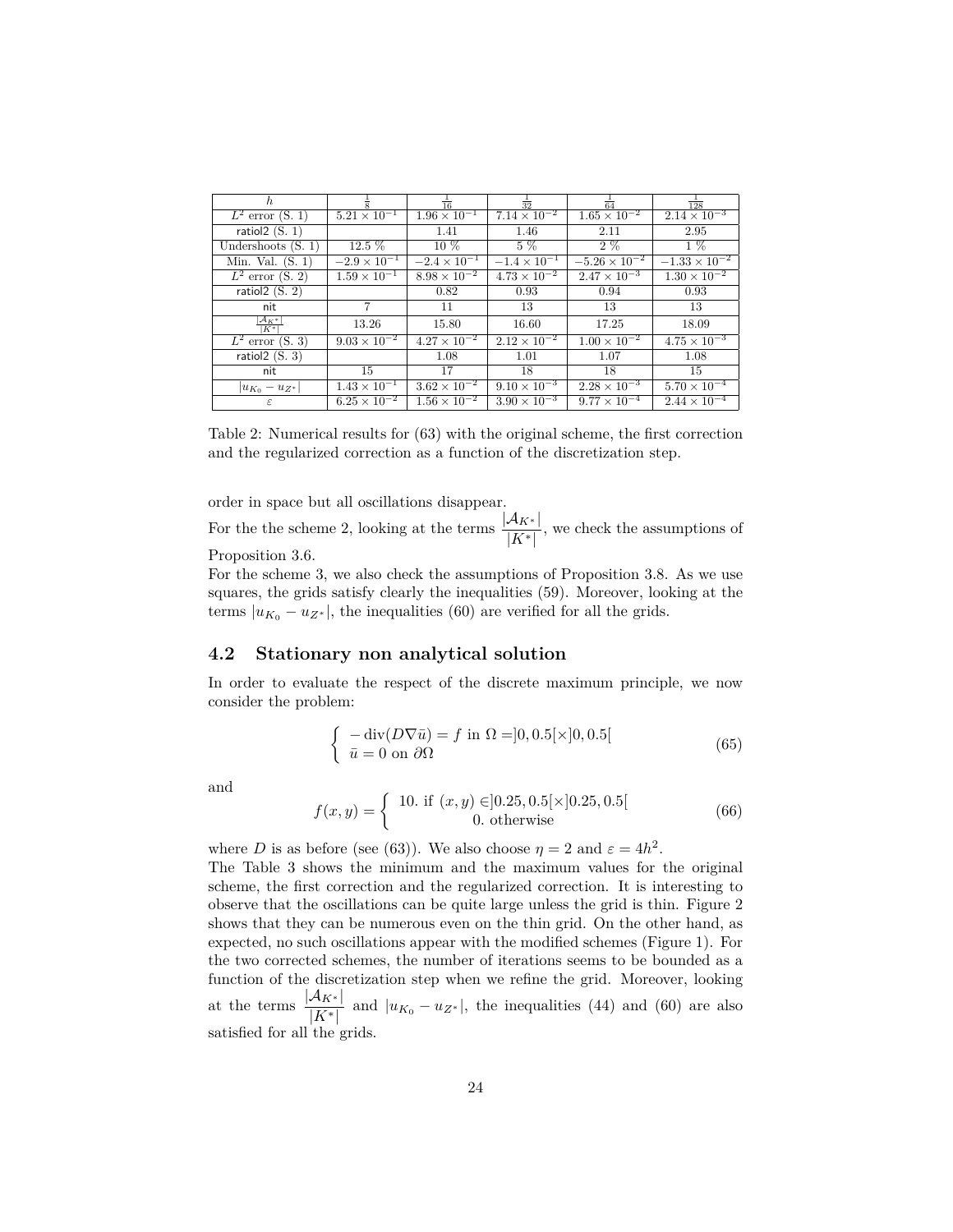| h.                               |                        | $\overline{16}$        | $\overline{32}$        | $\overline{64}$        | $\overline{128}$       |
|----------------------------------|------------------------|------------------------|------------------------|------------------------|------------------------|
| Undershoots $(S, 1)$             | 37 %                   | 28%                    | 21 %                   | 19 %                   | 20%                    |
| Min. Val. $(S. 1)$               | $-4.62 \times 10^{-2}$ | $-3.91 \times 10^{-2}$ | $-1.08 \times 10^{-2}$ | $-1.09 \times 10^{-2}$ | $-4.71 \times 10^{-3}$ |
| (S. 1)<br>Max. Val.              | $2.97 \times 10^{-1}$  | $3.3 \times 10^{-1}$   | $3.5 \times 10^{-1}$   | $3.8 \times 10^{-1}$   | $4.1 \times 10^{-1}$   |
| (S, 2)<br>Min. Val.              | $2.38 \times 10^{-3}$  | $1.16 \times 10^{-4}$  | $8.75 \times 10^{-7}$  | $3.30 \times 10^{-10}$ | $1.82 \times 10^{-15}$ |
| (S. 2)<br>Max. Val.              | $9.41 \times 10^{-2}$  | $1.13 \times 10^{-1}$  | $1.16 \times 10^{-1}$  | $2.12 \times 10^{-1}$  | $2.62 \times 10^{-1}$  |
| nit                              | 8                      | 11                     | 13                     | 19                     | 20                     |
| $\frac{ {\cal A}_{K^*} }{ K^* }$ | 7.06                   | 11.81                  | 14.43                  | 16.94                  | 17.81                  |
| Val.<br>(S. 3)<br>Min.           | $1.12 \times 10^{-3}$  | $5.90 \times 10^{-5}$  | $1.55 \times 10^{-6}$  | $3.53 \times 10^{-8}$  | $7.95 \times 10^{-10}$ |
| Max. Val.<br>(S. 3)              | $1.21 \times 10^{-1}$  | $1.41 \times 10^{-1}$  | $1.95 \times 10^{-1}$  | $2.48 \times 10^{-1}$  | $2.92 \times 10^{-1}$  |
| nit                              | 8                      | 13                     | 16                     | 20                     | 21                     |
| $ u_{K_0} - u_{Z^*} $            | $6.88 \times 10^{-2}$  | $2.17 \times 10^{-2}$  | $5.14 \times 10^{-3}$  | $1.25 \times 10^{-3}$  | $3.07 \times 10^{-4}$  |
| ε                                | $6.25 \times 10^{-2}$  | $1.56 \times 10^{-2}$  | $3.90 \times 10^{-3}$  | $9.77 \times 10^{-4}$  | $2.44 \times 10^{-4}$  |

Table 3: Numerical results for (65) with the original scheme, the first correction and the regularized correction as a function of the discretization step.



Figure 1: Concentration on a grid made of 4096 squares for the first correction (maximum value 0.26, minimum value  $1.82 \times 10^{-15}$ ) and the regularized correction (maximum value 0.29, minimum value  $7.95 \times 10^{-10}$ ).

**Acknowledgments.** The authors would like to thank Jérôme Droniou for precious advices and discussions.

## **References**

- [1] I. Aavatsmark I., T. Barkve T., O. Boe, T. Mannseth, *Discretization on unstructured grids for inhomogeneous, anisotropic media. Part I: Derivation of the methods*, Siam J. Sci. Comput., **19** (1998), no. 5, 1700– 1716.
- [2] L. Agelas, D. Di Pietro, J. Droniou. *The G method for heterogeneous anisotropic diffusion on general meshes*. M2AN Math. Model. Numer. Anal., **44** (2010), no. 4, 597-625. DOI: 10.1051/m2an/2010021.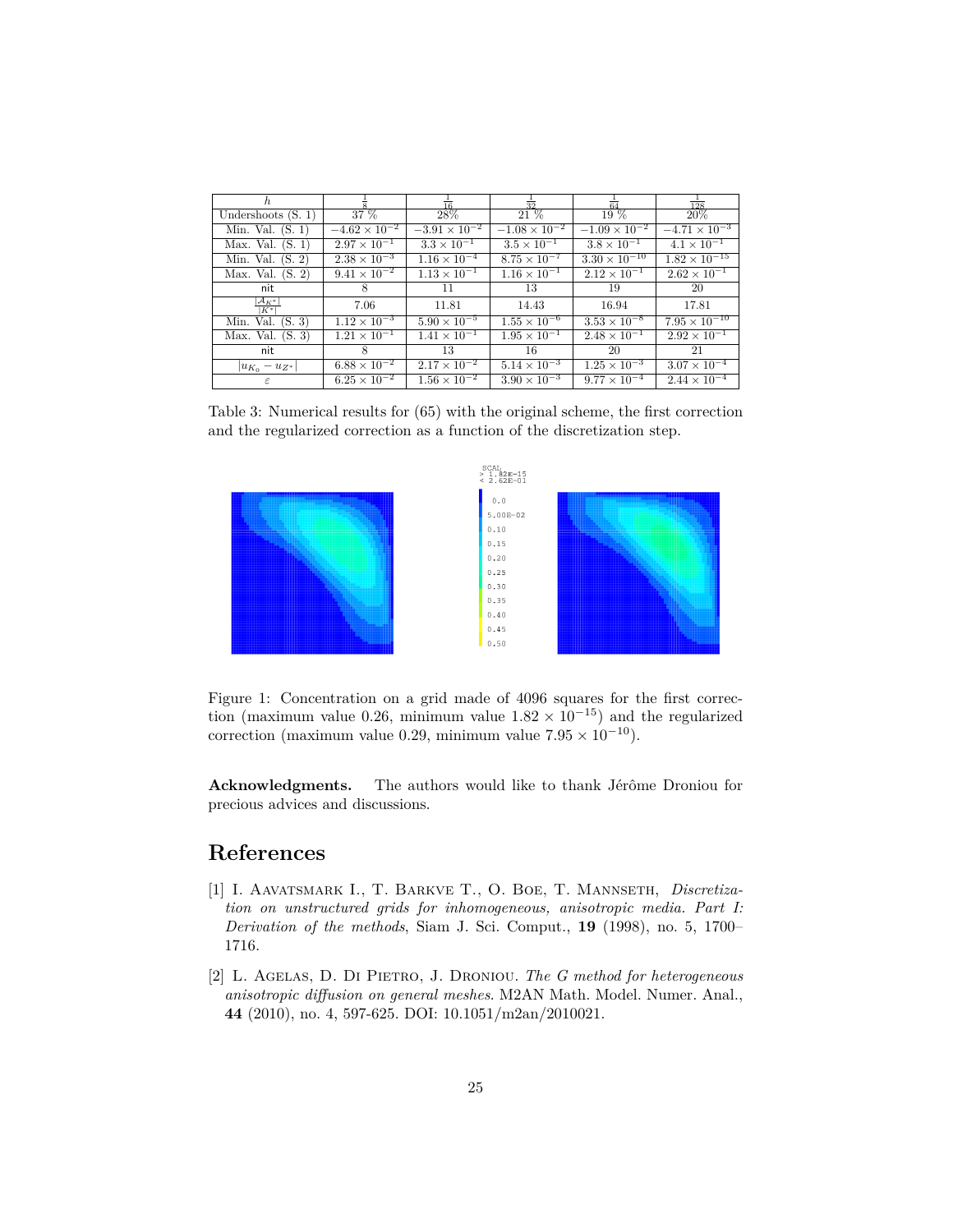

Figure 2: Concentration and position of the undershoots (in red) for the initial scheme on a grid made of 4096 cells (maximum value 0*.*41, minimum value  $-4.71 \times 10^{-3}$ ).

- [3] L. Agelas, R. Eymard, R. Herbin. *A nine-point finite volume scheme for the simulation of diffusion in heterogeneous media*, C. R. Acad. Sci. Paris Ser. I, **347** (2009), no. 11-12, 673–676.
- [4] L. Agelas, R. Masson. *Convergence of the finite volume MPFA O scheme for heterogeneous anisotropic diffusion problems on general meshes*, C. R. Acad. Sci. Paris Ser. I, **346** (2008), no. 17-18, 1007–1012.
- [5] E. Bertolazzi E., G. Manzini. *A second-order maximum principle preserving volume method for steady convection-diffusion problems*, SIAM J. Numer. Anal., **43** (2006), no. 5, 2172–2199.
- [6] E. Burman, A. Ern. *Discrete maximum principle for Galerkin approximations of the Laplace operator on arbitrary meshes*, C. R. Acad. Sci. Paris Ser. I, **338** (2004), no. 8, 641–646.
- [7] Y. Coudière, J.P. Vila, P. Villedieu. *Convergence Rate of a Finite Volume Scheme for a Two Dimensionnal Convection Diffusion Problem*, M2AN, **33** (1999), no. 3, 493–516.
- [8] J. Droniou, C. Le Potier. *Construction and Convergence Study of Schemes Preserving the Elliptic Local Maximum Principle*, SIAM Journal on Numerical Analysis, **49** (2011), no. 2, 459–490.
- [9] R. Eymard, T. Gallouët, R. Herbin. *A cell-centred finite-volume approximation for anisotropic diffusion operators on unstructured meshes in any space dimension*, IMA J. Numer. Anal., **26** (2006), no. 2, 326–353.
- [10] R. Eymard, T. Gallouët, R. Herbin. *Discretisation of heterogeneous and anisotropic diffusion problems on general non-conforming meshes SUSHI: a scheme using stabilisation and hybrid interfaces*, IMA J. Numer. Anal., **30** (2010), no. 4, 1009–1043.